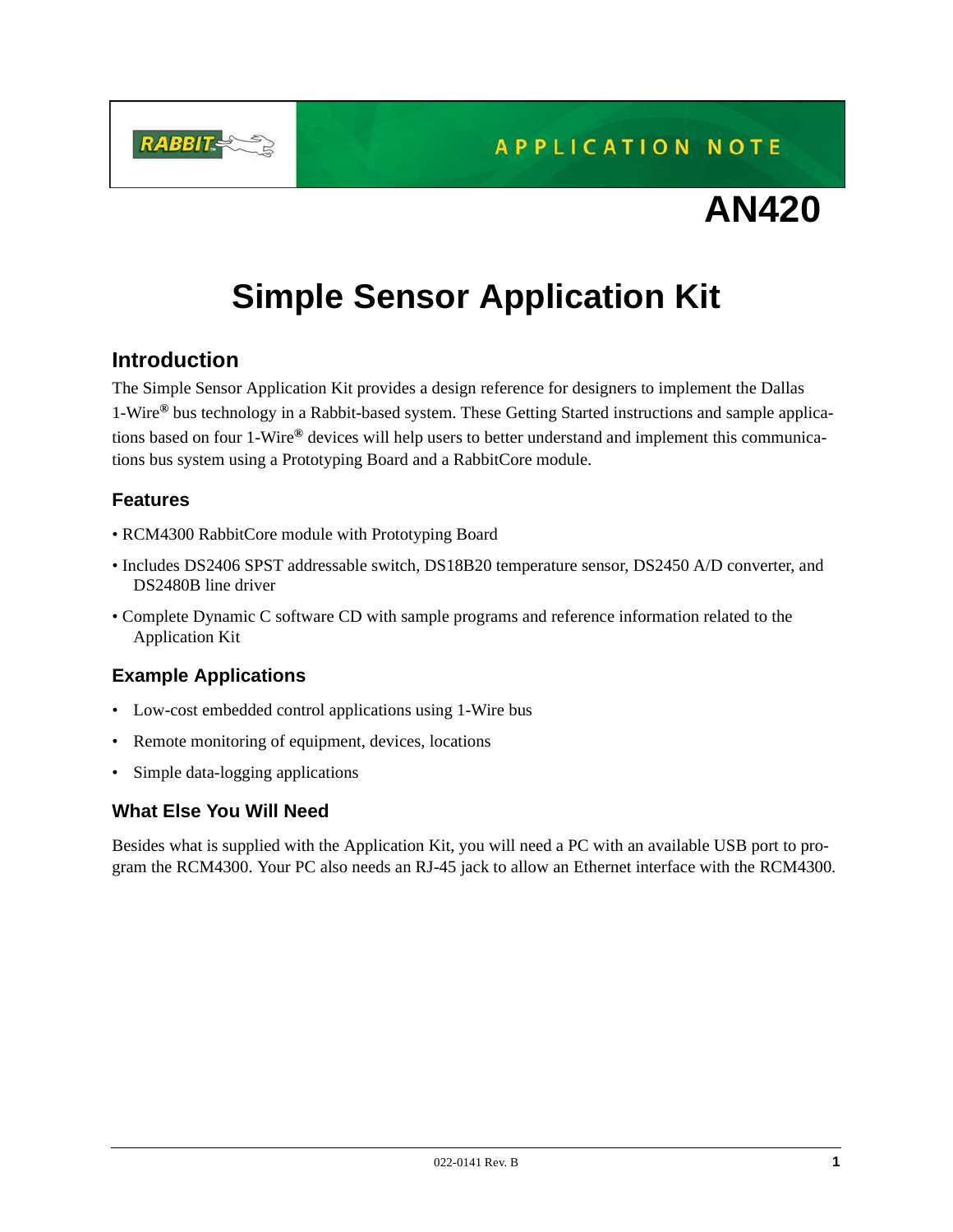# <span id="page-1-0"></span>**Interface Options**

The Simple Sensor Application Kit provides for four different methods to interface the 1-Wire bus.

- 1. *Direct interface* this interface connects three 1-Wire devices on the 1-Wire bus directly to the Rabbit microprocessor serial port. The interface uses one serial port at 3.3 V CMOS levels to drive the 1-Wire bus. (The default configuration is Serial Port C PC3.) The 1-Wire devices have to be located close to the Rabbit microprocessor.
- 2. *Discrete interface* this interface connects the 1-Wire bus to a high-current discrete driver circuit via transistors Q1 and Q2 that is controlled by the Rabbit microprocessor serial port. The discrete interface uses two serial port lines at CMOS levels to interface the transistor driver to the 1-Wire bus. (The default configuration is Serial Port C PC2 and PC3.) Several 1-Wire devices may be located considerably farther away from the Rabbit microprocessor than in the previous option.
- 3. *Bit-bang direct interface* this interface connects the 1-Wire bus directly to a Rabbit microprocessor I/O port. The bit-bang interface for a RabbitCore module uses one parallel port line with an open-drain output — the default configuration is Parallel Port C bit 3, PC3. The bit-bang interface for a Rabbit singleboard computer uses two parallel port lines at CMOS levels. The transmit line is buffered to an opencollector/drain transistor output — the default configuration is Parallel Port A bit 1 (PA1) for transmit and Parallel Port B bit 0 (PB0) for receive.
- 4. *DS2480 line driver interface* the DS2480 line driver interface connects the 1-Wire bus to an integrated component driver that is controlled by the Rabbit microprocessor serial port. The line driver interface uses two serial port lines at CMOS levels to control the transistor drive to the 1-Wire bus. (The default configuration is Serial Port C PC2 and PC3.)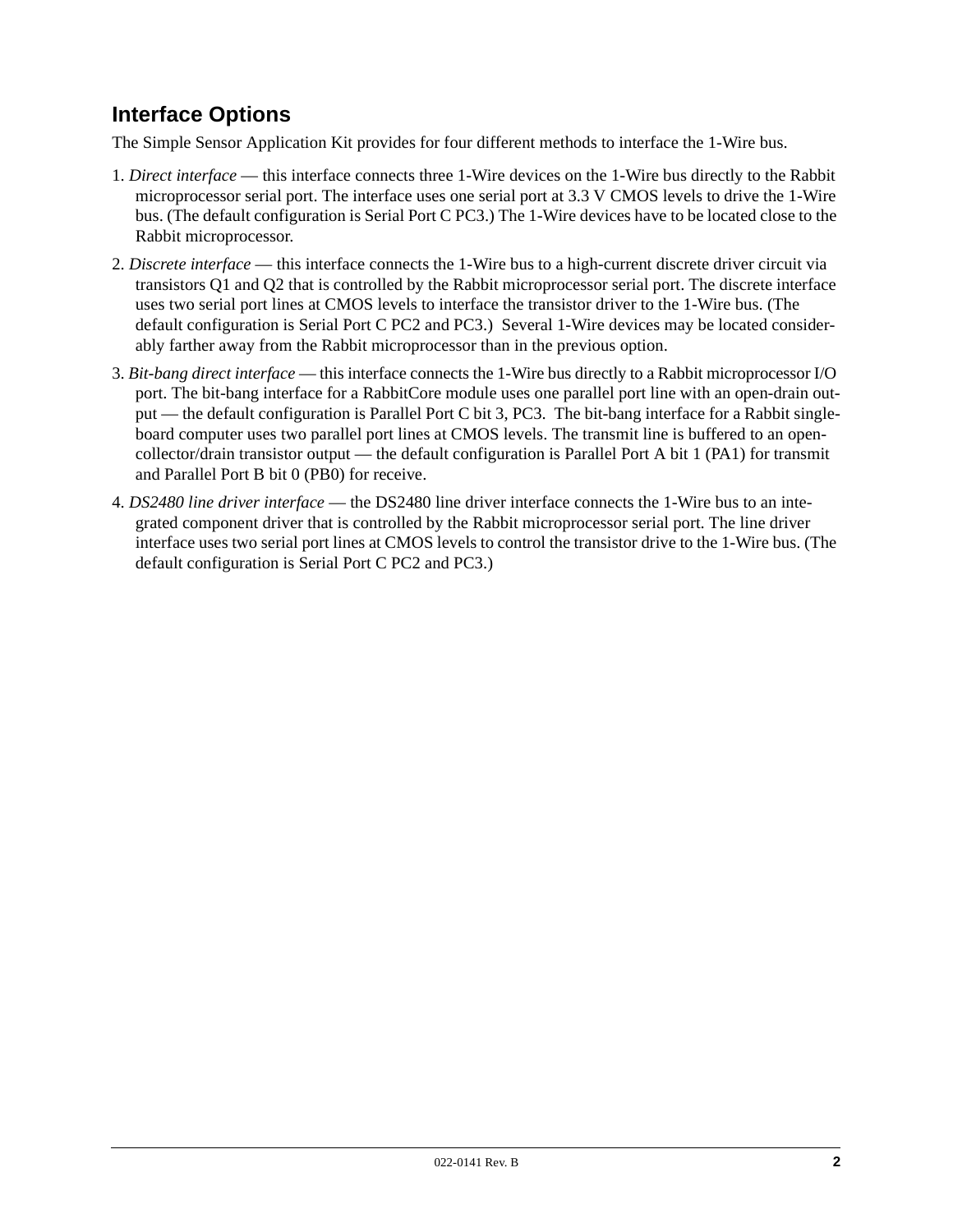# **Hardware Setup**

The *Simple Sensor Application Kit Getting Started* instructions included with the Application Kit show how to set up and program the RCM4300

The Prototyping Board included in the Application Kit makes it easy to connect an RCM4300 module to a power supply and a PC workstation for development. It also provides four sample 1-Wire devices, a 1-Wire sensors RJ-45 interface, and a prototyping area for more advanced hardware development.

The Prototyping Board is shown below in [Figure 1,](#page-2-0) with its main features identified.



*Figure 1. Prototyping Board*

# <span id="page-2-0"></span>**Prototyping Board Features**

• **Power Connection**—A a 3-pin header is provided for connection to the power supply. Note that the 3-pin header is symmetrical, with both outer pins connected to ground and the center pin connected to the raw V+ input. The universal AC adapter provided with the Application Kit is terminated with a header plug that connects to the 3-pin header in either orientation.

Users providing their own power supply should ensure that it delivers 8–24 V DC at 8 W. The voltage regulators will get warm while in use. If you want to program the DS2406 memory, you will need to supply 12 V DC. This feature is currently not supported in the software.

• **Regulated Power Supply**—The raw DC voltage provided at the 3-pin header is routed to a 5 V switching voltage regulator, then to a separate 3.3 V linear regulator. The regulators provide stable power to the RCM4300 module and the Prototyping Board.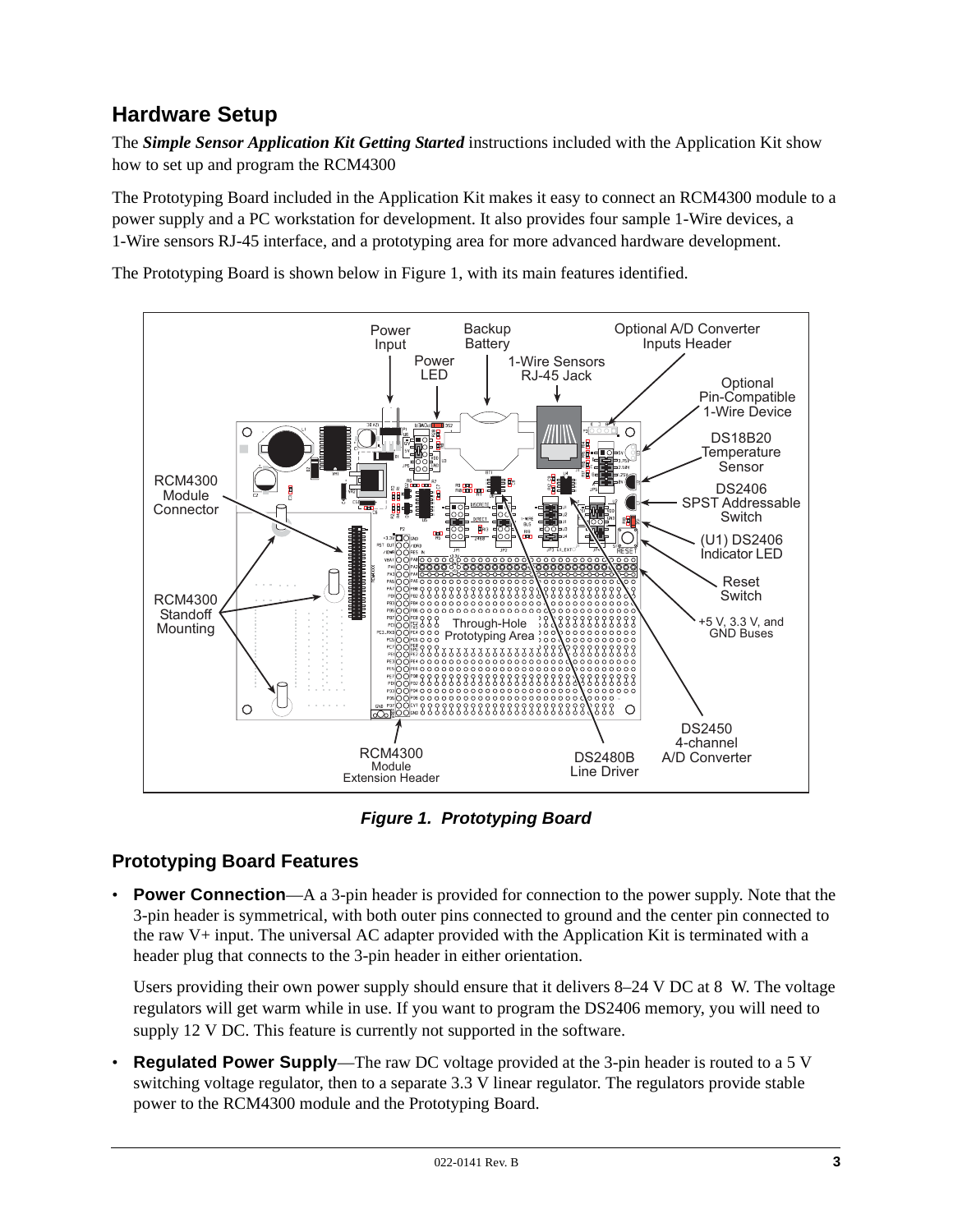• **Power LED**—The power LED lights whenever power is connected to the Prototyping Board.

.

- **Reset Switch**—A momentary-contact, normally open switch is connected directly to the RCM4300's **/ RESET** IN pin. Pressing the switch forces a hardware reset of the system.
- **Sample 1-Wire Devices**—Four sample 1-Wire devices are installed, and there is provision for one optional 1-Wire device to be added.

| <b>1-Wire Device</b>                  | Location              |
|---------------------------------------|-----------------------|
| DS2406 SPST Addressable Switch        |                       |
| DS18B20 Temperature Sensor            | H2.                   |
| DS2450 4-channel A/D Converter        | U4                    |
| DS2480B Line Driver                   | Uб                    |
| Optional pin-Compatible 1-Wire Device | UЗ<br>(not installed) |

The installed 1-Wire devices may be disconnected from the 1-Wire bus by removing jumpers on header JP3. A jumper on header JP6 is used to select between the normal 5 V power supply for the 1-Wire line driver and the 12 V power supply required to program the DS2406 addressable switch.

- **Prototyping Area**—A generous prototyping area has been provided for the installation of throughhole components.  $+3.3$  V,  $+5$  V, and Ground buses run along the top of this area. The bottom side of the Prototyping Board has an area to install surface-mounted components.
- **Module Extension Header**—The complete pin set of the RCM4300 module is duplicated at header location P2. Developers can solder wires directly into the appropriate holes, or, for more flexible development, a  $2 \times 25$  header strip with a 0.1" pitch can be soldered into place. See [Figure 2](#page-4-0) for the header pinouts.

**NOTE:** The same Prototyping Board can be used for several series of RabbitCore modules, and so the signals at P2 depend on the signals available on the specific RabbitCore module. Also, keep in mind that several signals are used by the 1-Wire interfaces.

• **Analog Inputs Header**—Analog inputs to the 4-channel DS2450 A/D converter are presented at header location P3 on the Prototyping Board. JP5 provides a fixed set of voltages from a multi-tapped resistor network to the DS2450 A/D converter for demonstration purposes. When you supply your own analog inputs via header location P3, you will first have to remove the jumpers at header JP5.

The DS2450 A/D converter may be programmed in software to accept voltages up to either 2.56 V or 5.12 V.

- **Backup Battery**—A 2032 lithium-ion battery rated at 3.0 V, 220 mA·h, provides battery backup for the RCM4300 data SRAM and real-time clock.
- **1-Wire Sensors RJ-45 Jack**—An RJ-45 jack is available to connect Digi's Watchport<sup>®</sup> 1-Wire sensors.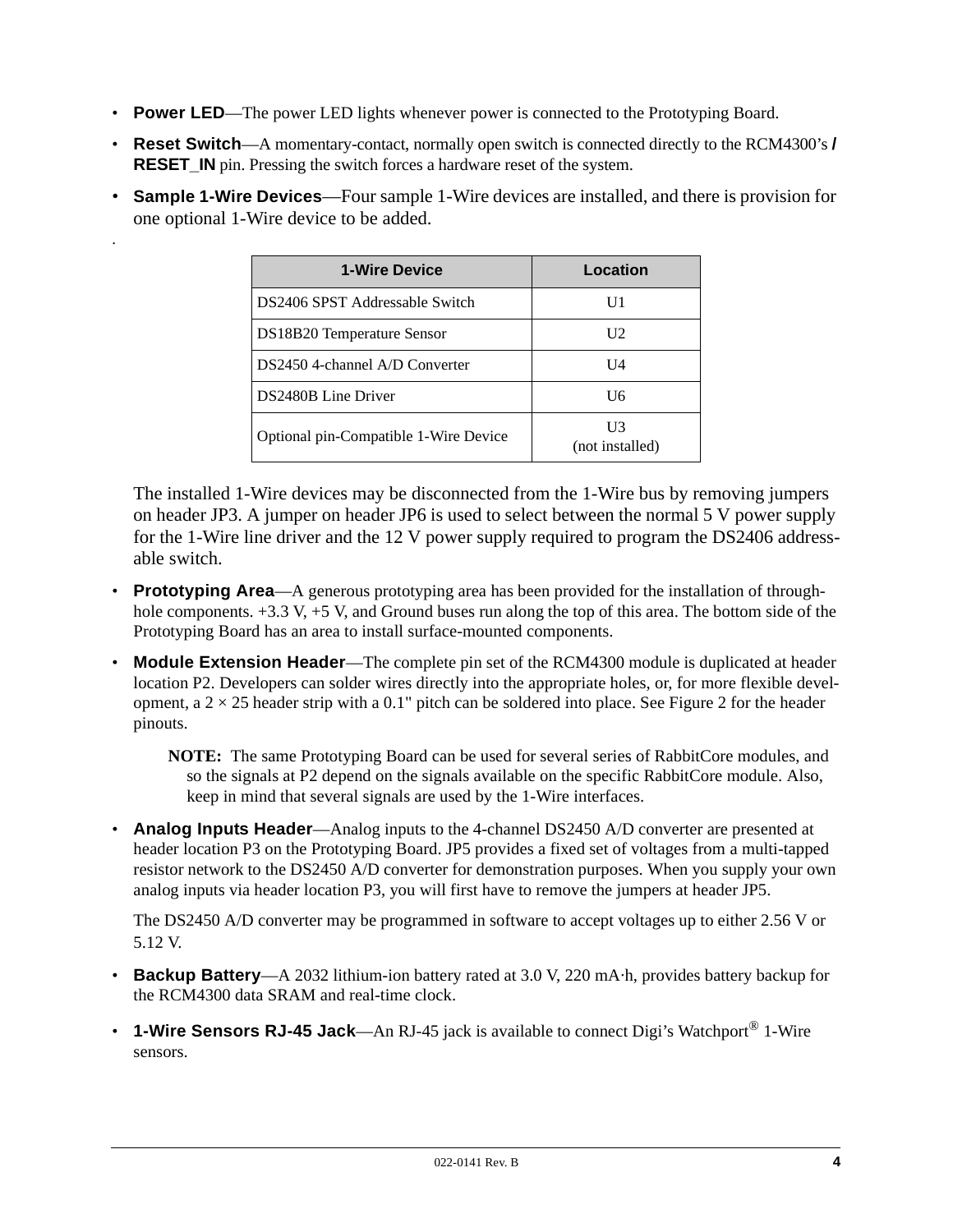# **Prototyping Board Pinout**

The pinouts for the Prototyping Board header interfaces are shown in [Figure 2.](#page-4-0)



<span id="page-4-0"></span>*Figure 2. Prototyping Board Pinout*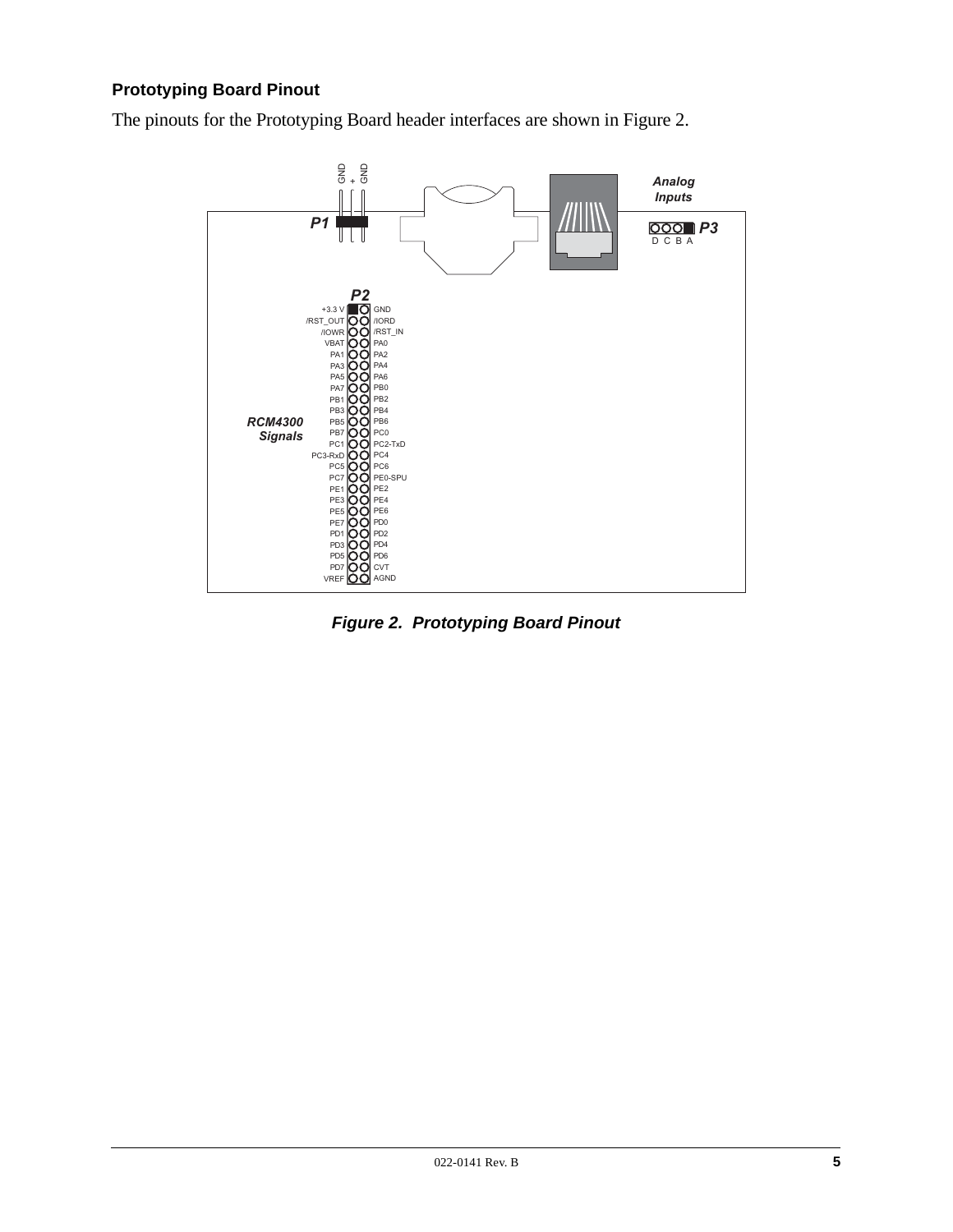# **Prototyping Board Jumper Configurations**

[Figure 3](#page-5-0) shows the header locations used to configure the various Prototyping Board options via jumpers.



*Figure 3. Location of Configurable Jumpers on Prototyping Board*

<span id="page-5-0"></span>[Table 1](#page-5-1) lists the configuration options using slip-on jumpers.

**NOTE:** To change the interface type while power is applied, first remove the jumpers on headers JP1 and JP2, then install the jumpers according to the interface desired.

<span id="page-5-1"></span>

| <b>Header</b> | <b>Description</b> | <b>Pins Connected</b> |                                                   | <b>Factory</b><br><b>Default</b> |
|---------------|--------------------|-----------------------|---------------------------------------------------|----------------------------------|
|               |                    | $1 - 2$               | High-current discrete driver interface            |                                  |
| JP1<br>JP2    | Interface Setup    | $5 - 6$               | CMOS level direct output or bit-bang<br>interface |                                  |
|               |                    |                       | 9–10 DS2480B interface                            |                                  |

*Table 1. Prototyping Board Jumper Configurations*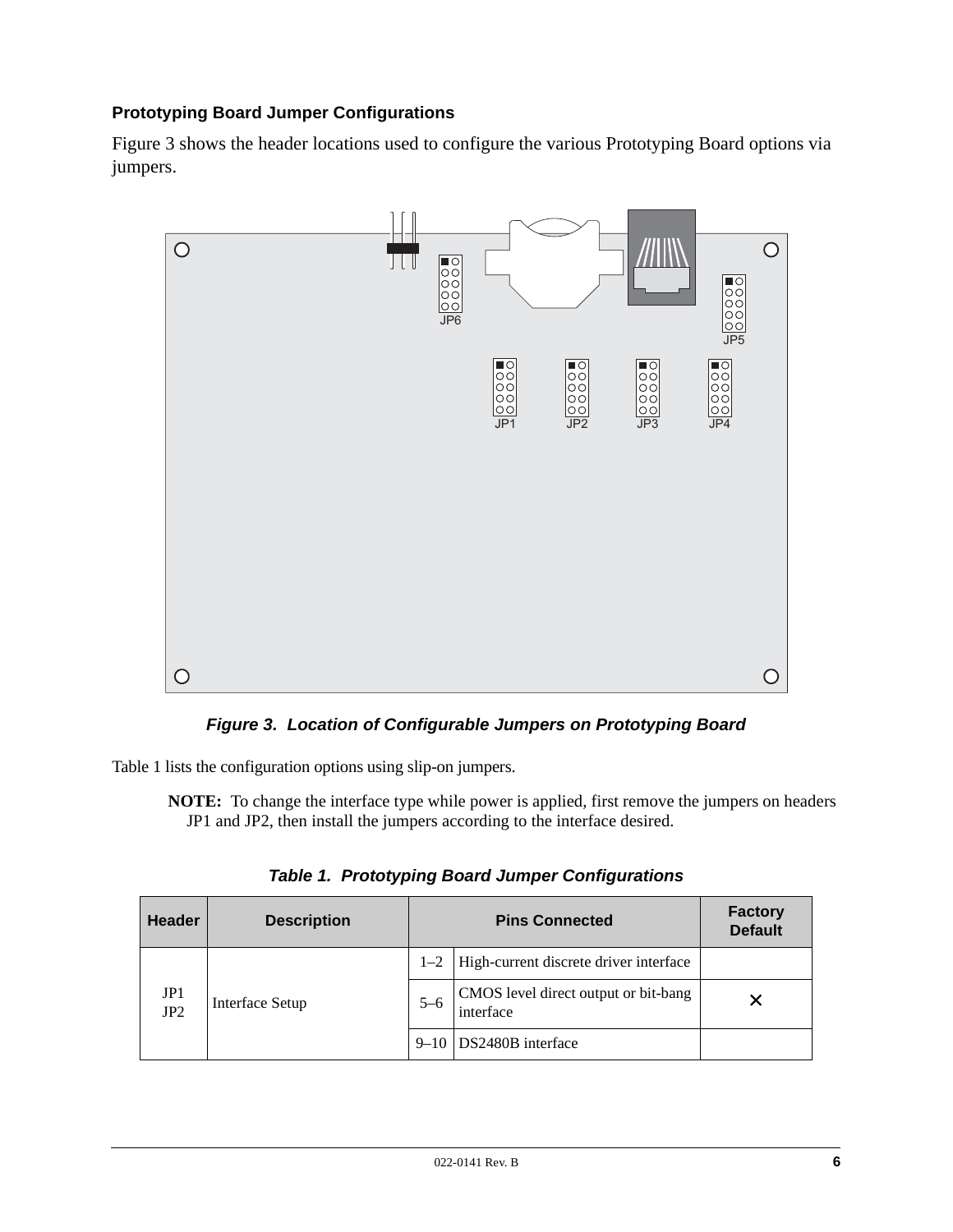| <b>Header</b>   | <b>Description</b>                | <b>Pins Connected</b> |                                                                        | <b>Factory</b><br><b>Default</b> |
|-----------------|-----------------------------------|-----------------------|------------------------------------------------------------------------|----------------------------------|
| JP3             | Device Selection                  | $1 - 2$               | DS18B20 (U2) Temperature Sensor                                        | $\times$                         |
|                 |                                   | $3 - 4$               | DS2406 (U1) Addressable Switch                                         | $\times$                         |
|                 |                                   | $5 - 6$               | RJ-45 Jack for IO Networks 1-Wire<br>Sensors (J1)                      | X                                |
|                 |                                   | $7 - 8$               | Optional Sensor (U3), not installed                                    |                                  |
|                 |                                   | $9 - 10$              | DS2450 (U4) A/D Converter                                              | $\times$                         |
|                 |                                   | $1 - 3$               | DS1 LED to DS2406 (U1)                                                 | $\times$                         |
|                 |                                   | $2 - 4$               | +3.3 V to DS18B20 (U2)                                                 | $\times$                         |
| JP4             | Connections                       | $3 - 5$               | External load to DS2406 (U1)                                           |                                  |
|                 |                                   | $4 - 6$               | GND to DS18B20 (U2)                                                    |                                  |
|                 |                                   | $7 - 9$               | $+5$ V to J1 pin 5                                                     | $\times$                         |
|                 |                                   | $8 - 10$              | $+5$ V to J1 pin 7                                                     | $\times$                         |
|                 | A/D Converter Resistor<br>Divider | $3 - 4$               |                                                                        | $\times$                         |
| JP5             |                                   | $5 - 6$               | Three-tap resistor divider for DS2450<br>inputs                        | $\times$                         |
|                 |                                   | $7 - 8$               |                                                                        | $\times$                         |
|                 |                                   | $9 - 10$              |                                                                        | $\times$                         |
| JP <sub>6</sub> | <b>Power Supply Options</b>       | $1 - 3$               | $+12$ V supply to allow programming<br>DS2406 EEPROM                   |                                  |
|                 |                                   | $3 - 5$               | +5 V supply to DS2480B                                                 | $\times$                         |
|                 |                                   | $6 - 8$               | +5 V supply to optional sensor                                         |                                  |
|                 |                                   | $8 - 10$              | GND option for optional sensor if it is<br>powered from the 1-Wire bus |                                  |

# *Table 1. Prototyping Board Jumper Configurations (Continued)*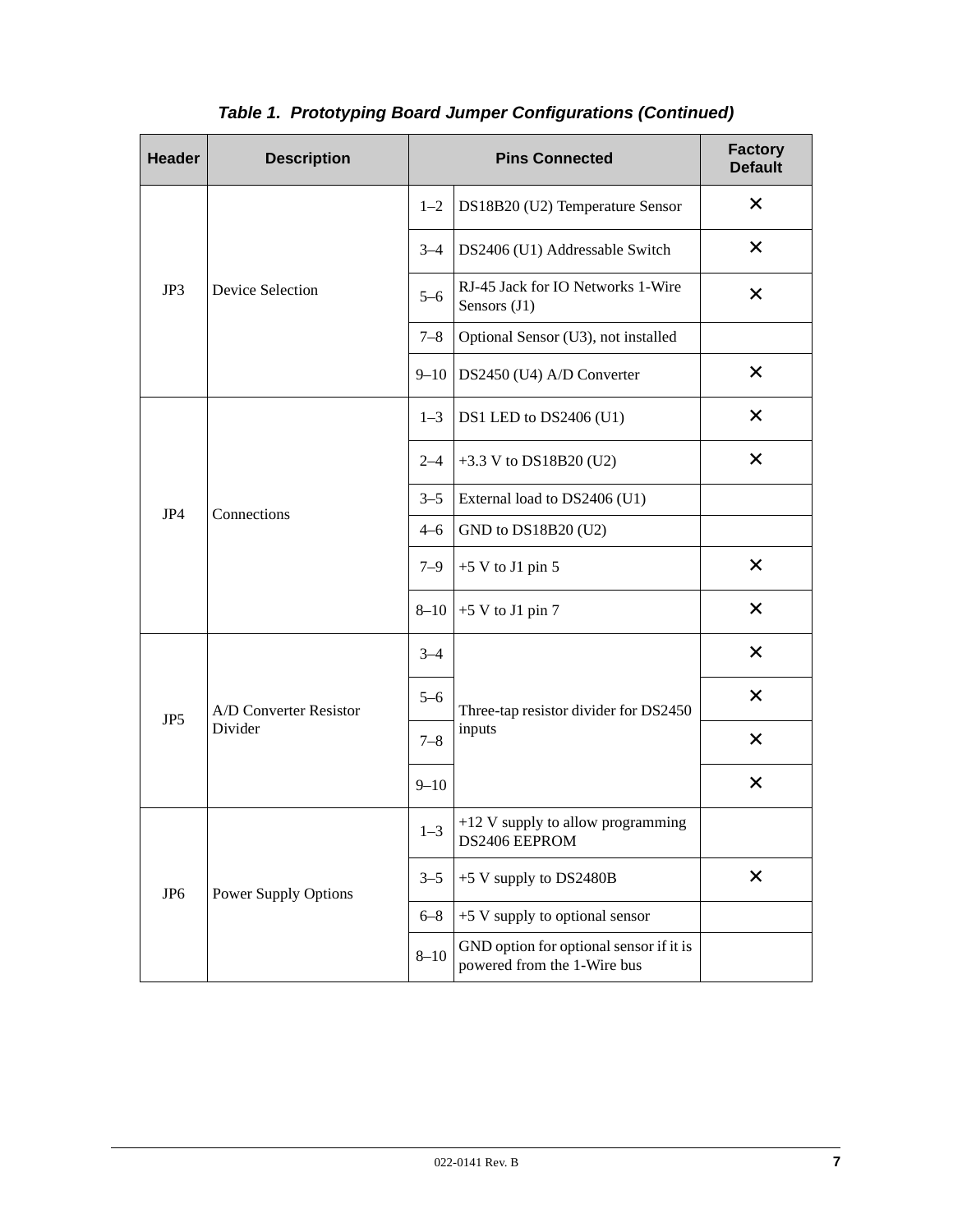# **Using a 1-Wire Interface**

When you develop your own application based on the Simple Sensor Application Kit, only one bus interface method is likely to be implemented. The Simple Sensor Application Kit provides hardware and software configurations for each interface mode.

Jumper settings are used on the Prototyping Board to connect the 1-Wire bus to the appropriate path. Headers JP1 and JP2 provide jumper settings for the interface selected, and headers JP3, JP4, JP5, and JP6 control the settings of the various 1-Wire devices. [Table 1](#page-5-1) lists the various jumper settings.

Software configuration is done via macro settings to select the appropriate port initialization and access. Macros are provided in the Dynamic C LIB\Rabbit4000\oneWire\1 WIRE CONFIGURE.LIB library to select the interface and to control the Rabbit I/O ports and 1-Wire devices used in the Simple Sensor Application Kit. You should only have to edit the 1 WIRE CONFIGURE. LIB library to configure your system based on the instructions in the comments in this library.

The configurations are summarized below.

# **Direct Interface**

### **Hardware**

- Header JP1, connect pins 5–6, all other pins are unconnected
- Header JP2, connect pins 5–6, all other pins are unconnected

### **Software Macros**

• **#define ONE\_WIRE\_IF OW\_IF\_DIRECT**

# **Discrete Interface**

#### **Hardware**

- Header JP1, connect pins 1–2, all other pins are unconnected
- Header JP2, connect pins 1–2, all other pins are unconnected

#### **Software Macros**

• **#define ONE\_WIRE\_IF OW\_IF\_DISCRETE**

# **Bit-Bang Direct Interface (RabbitCore Modules)**

#### **Hardware**

- Header JP1, connect pins 5–6, all other pins are unconnected
- Header JP2, connect pins 5–6, all other pins are unconnected

#### **Software Macros**

• **#define ONE\_WIRE\_IF OW\_IF\_BITBANG\_RCM**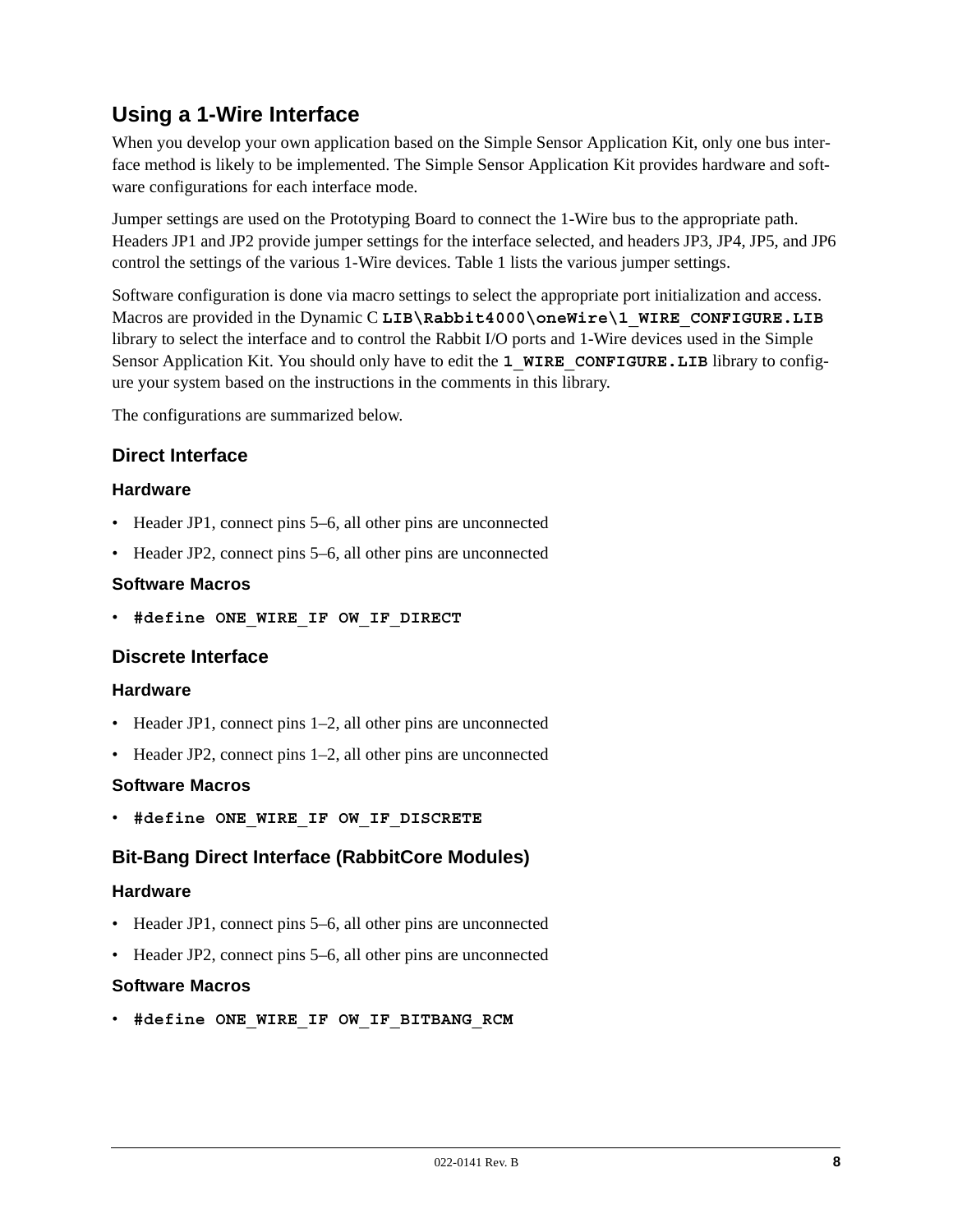# **Bit-Bang Direct Interface (Rabbit Single-Board Computers)**

# **Hardware**

- Header JP1, connect pins 5–6, all other pins are unconnected
- Header JP2, connect pins 5–6, all other pins are unconnected

# **Software Macros**

• **#define ONE\_WIRE\_IF OW\_IF\_BITBANG\_SBC**

# **DS2480 Line Driver Interface**

# **Hardware**

- Header JP1, connect pins 9–10, all other pins are unconnected
- Header JP2, connect pins 9–10, all other pins are unconnected

# **Software Macros**

• **#define ONE\_WIRE\_IF OW\_IF\_DS2480**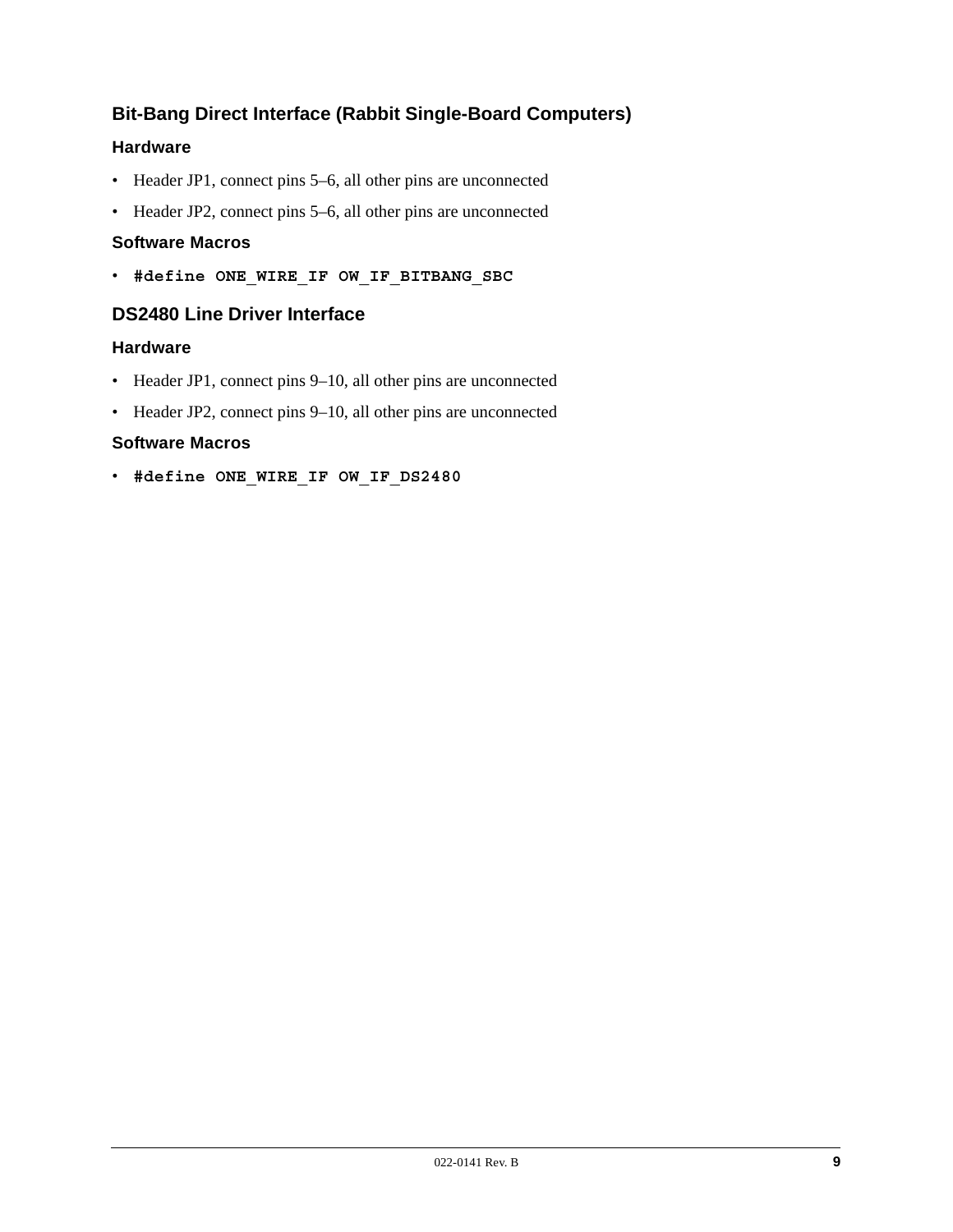# **Sample Programs**

The Simple Sensor Application Kit provides seven sample application-level programs that demonstrate how to write applications that call and use the device function calls at the library level. These sample programs can be found in the Dynamic C **SAMPLES\oneWire** folder.

These sample programs demonstrate common event loop processing for device I/O functions, and may be used as a basis to develop your own applications. Note that the sample programs that include the name of a 1-Wire device are specific to that 1-Wire device.

In order to run these and other sample programs,

- 1. Your RCM4300 must be plugged into the Prototyping Board as described in the *Simple Sensor Application Kit Getting Started* instructions.
- 2. Dynamic C from the Simple Sensor Application Kit must be installed and running on your PC.
- 3. The programming cable must connect the programming header on the RCM4300 to your PC.
- 4. Power must be applied to the RCM4300 via the Prototyping Board.
- 5. The jumpers must be installed on headers JP1–JP6 on the Prototyping Board according to the device and the interface being used. The default settings shown in [Table 1](#page-5-1) will support the sample programs.

Before you compile and run any sample programs, be sure to select **Store Program in Flash** on the "Compiler" tab in the Dynamic C **Options > Project Options** menu. This step is important because the serial flash is used for program storage on the RCM4300. Also make sure that the **Enable Separate Instruction & Data Space** option is selected so that programs requiring more than 512MB of code or data space will compile successfully.This requirement applies to the **OW\_RWB.C** and **OW\_RWB\_LOG.C** sample programs.

To run a sample program, open it with the **File** menu, then run it by selecting **Run** in the **Run** menu (or press **F9**).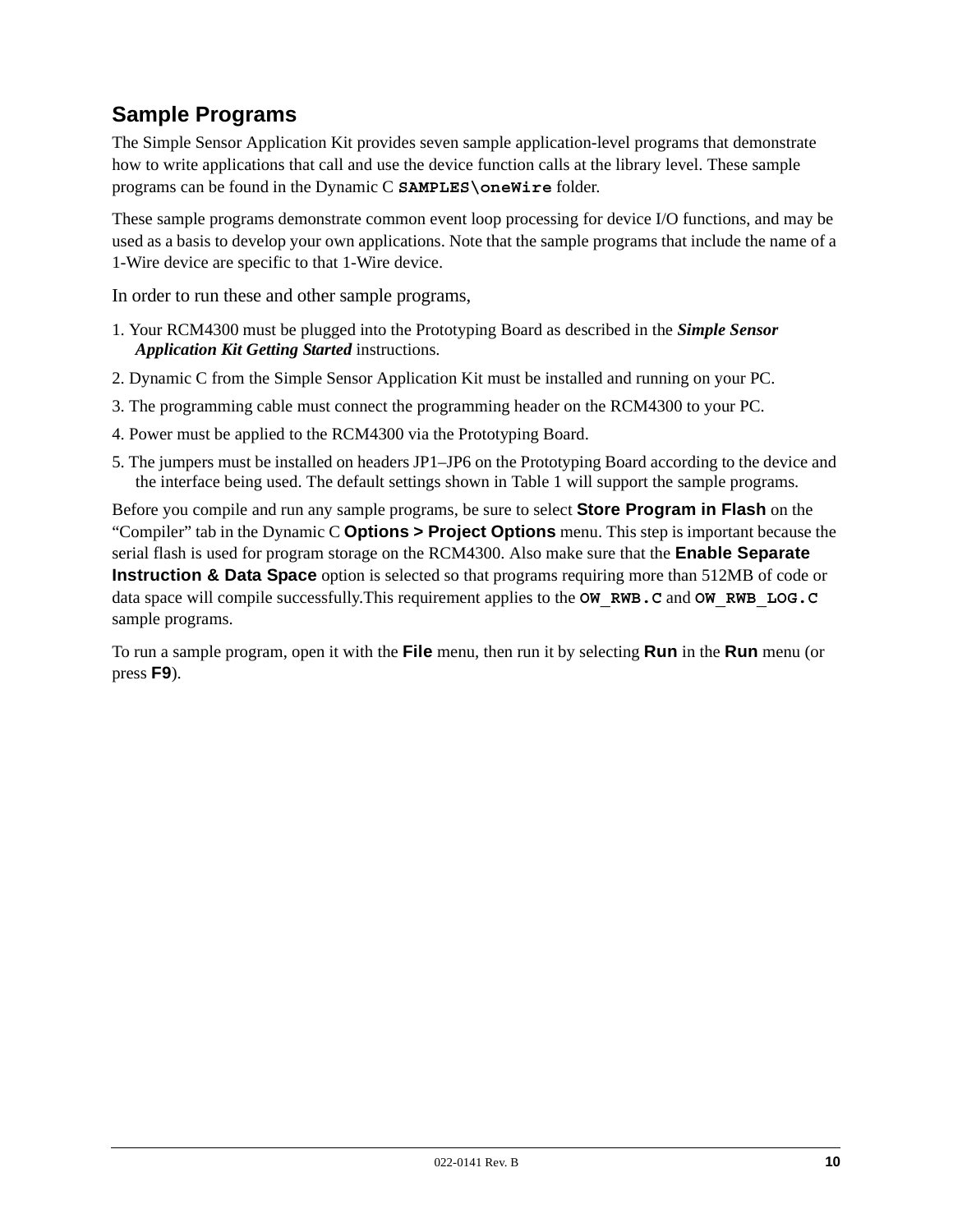# **Network Setup for Web Interface Sample Programs**

Follow these instructions to set up your PC or notebook for the sample programs that demonstrate a Web browser interface. Check with your administrator if you are unable to change the settings as described here since you may need administrator privileges. The instructions are specifically for Windows 2000, but the interface is similar for other versions of Windows.

- **TIP:** If you are using a PC that is already on a network, you will disconnect the PC from that network to run these sample programs. Write down the existing settings before changing them to facilitate restoring them when you are finished with the sample programs and reconnect your PC to the network.
- 1. Go to the control panel (**Start > Settings > Control Panel**), and then double-click the Network icon.
- 2. Select the network interface card used for the Ethernet interface you intend to use (e.g., **TCP/IP Xircom Credit Card Network Adapter**) and click on the "Properties" button. Depending on which version of Windows your PC is running, you may have to select the "Local Area Connection" first, and then click on the "Properties" button to bring up the Ethernet interface dialog. Then "Configure" your interface card for a "10Base-T Half-Duplex" or an "Auto-Negotiation" connection on the "Advanced" tab.

**NOTE:** Your network interface card will likely have a different name.

3. Now select the **IP Address** tab, and check **Specify an IP Address**, or select TCP/IP and click on "Properties" to assign an IP address to your computer (this will disable "obtain an IP address automatically"):

> IP Address : 10.10.6.101 Netmask : 255.255.255.0 Default gateway : 10.10.6.1

Be careful when using Dynamic C since these settings may be overridden by entries under the "Defines" tab in **Project > Options**.

- 4. Click **<OK>** or **<Close>** to exit the various dialog boxes.
- 5. Use the CAT 5/6 Ethernet cable included with this Application Kit to connect the RJ-45 Ethernet jack on the RCM4300 to your PC or workstation Ethernet jack.

Enter the following server address in your Web browser to bring up the Web page served by the sample program.

http://10.10.6.100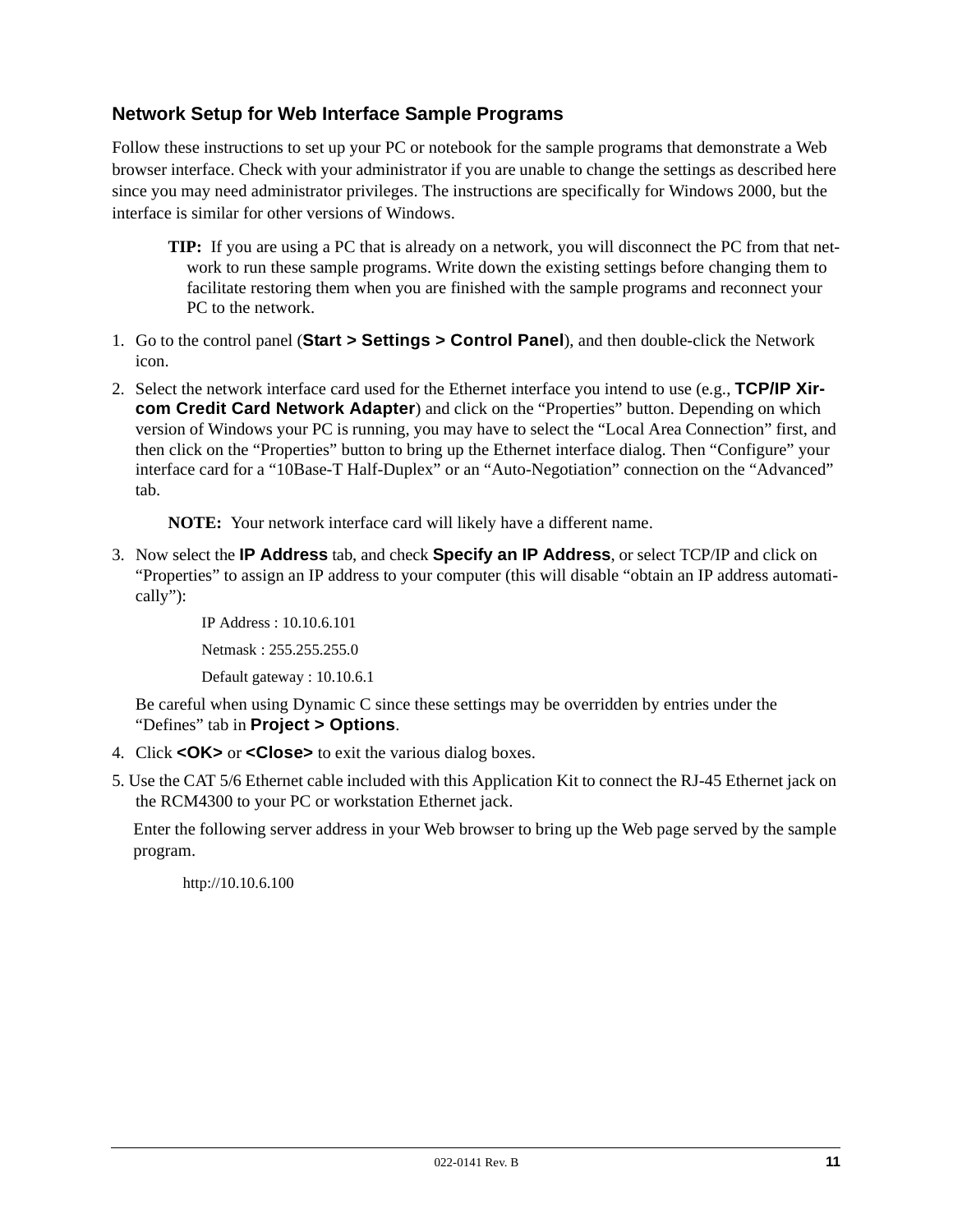# **Sample Program Descriptions**

The sample programs check for and access all the 1-Wire devices, except the DS2480 line driver, which is only used if the DS2480 interface has been selected.

- **1-WIRE.C**—This sample program uses Serial Port C to check for and access the 1-Wire devices provided in the Simple Sensors Application Kit. A list of the devices and their readings appears in the Dynamic C **STDIO** window. The line driver is not read and displayed because it is not an I/O device.
- **DS18B20. C—This sample program uses Serial Port C to check for and access the 1-Wire devices** provided in the Simple Sensors Application Kit. A list of the devices and the readings from the DS18B20 temperature sensor appears in the Dynamic C **STDIO** window.
- **DS18S20. C—This sample program uses Serial Port C to check for and access the 1-Wire devices** provided in the Simple Sensors Application Kit. This sample is for illustration only since no DS18s20 temperature sesnsor is installed on the Prototyping Board. No readings are displayed because there is no DS18s20 device. Only the ROM table is displayed in the Dynamic C **STDIO** window.

**NOTE:** This sample program is included because the device is similar to the DS18B20.

- **DS2406.C—This sample program uses Serial Port C to check for and access the 1-Wire devices** provided in the Simple Sensors Application Kit. A list of the devices and the address readings from the DS2406 addressable switch appears in the Dynamic C **STDIO** window.
- **DS2450. C—This sample program uses Serial Port C to check for and access the 1-Wire devices** provided in the Simple Sensors Application Kit. A list of the devices and the readings from the DS2450A/D converter appears in the Dynamic C **STDIO** window.

The network setup described above must be done before compiling and running the remaining two sample programs.

• **OW** RWB.C—This sample program illustrates how to detect and manage 1-Wire devices via a Web interface. The Web interface uses the Dynamic C RabbitWeb scripting and also uses the Yahoo! User Interface (YUI) libraries. The Web interface builds a dynamic table of 1-Wire devices and also charts the current I/O state, which is updated every 2 seconds.

This sample program was developed and tested with Dynamic C 10.46 and YUI version 2.5.2. For more information on YUI and any technical support related to YUI, you may visit [developer.yahoo.com/yui/](http://developer.yahoo.com/yui/).

When you compile and run this sample program, as long as you have not modified the **TCPCONFIG** 1 macro in the sample program, you may enter the following server address in your Web browser to bring up the Web page served by the sample program.

http://10.10.6.100.

The Web browser will display a list of the devices (except the line driver) and their readings.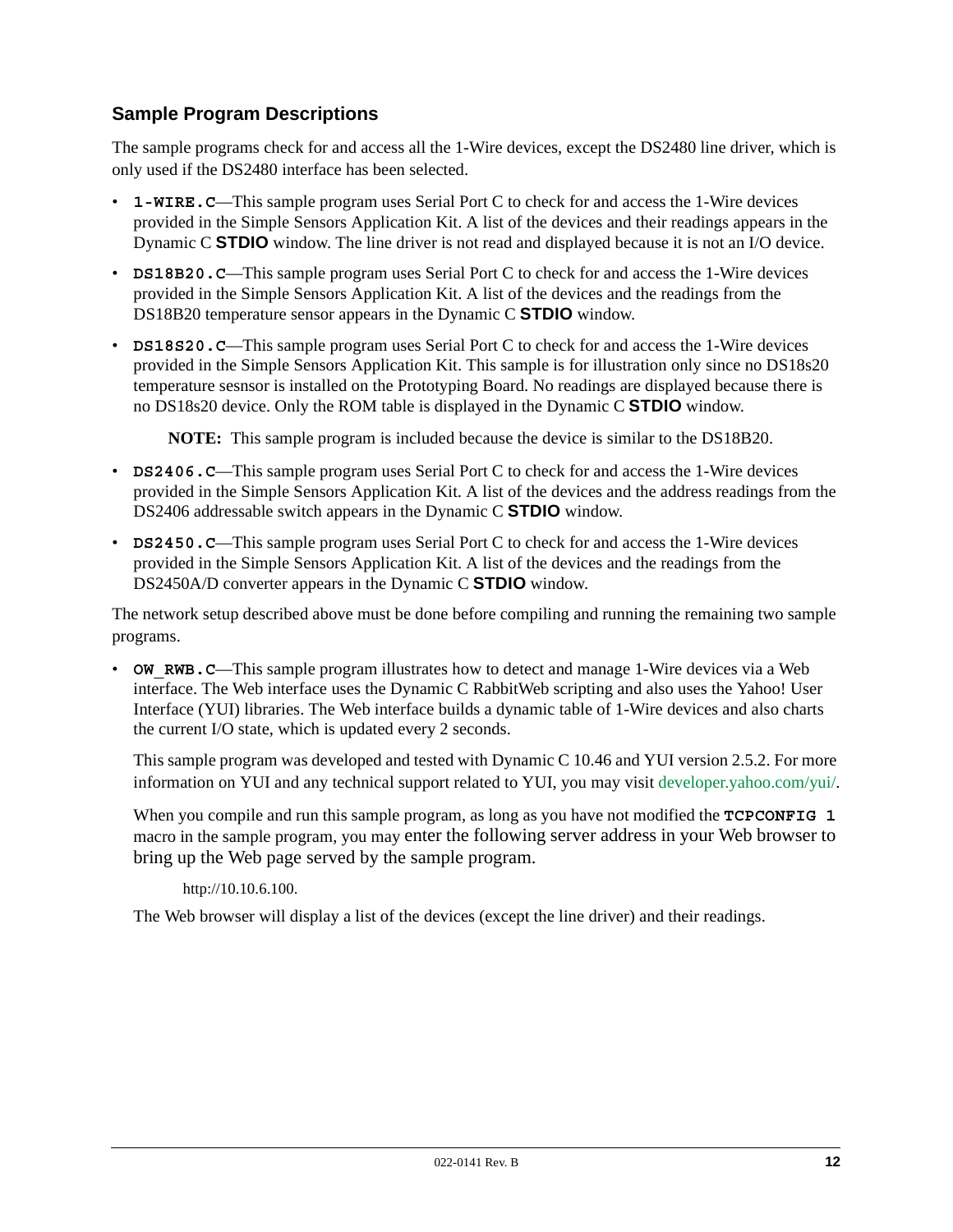• **OW\_RWB\_LOG.C—This sample program illustrates how to detect and manage 1-Wire devices via a** Web interface. The Web interface uses the Dynamic C RabbitWeb scripting and also uses the Yahoo! User Interface (YUI) libraries. The Web interface builds a dynamic table of 1-Wire devices and also charts the current I/O state, which is updated every 2 seconds.

The sample program also uses the miniSD Card on the RCM4300, and will create a onewire folder on the miniSD Card with subfolders for each of the supported 1-Wire device types. There will be a file for each member of the device family within the device type folders. File names will be 3 bytes of the device's 6-byte serial number.

This sample program was developed and tested with Dynamic C 10.46 and YUI version 2.5.2. For more information on YUI and any technical support related to YUI, you may visit [developer.yahoo.com/yui/](http://developer.yahoo.com/yui/).

Before you compile and run this sample program, the miniSD Card should be formatted using FAT16. (See the **SAMPLES\FileSystem\FAT\fMT\_DEVICE.C** sample program for an example on how to format the miniSD Card.

When you compile and run this sample program, as long as you have not modified the **TCPCONFIG 1** macro in the sample program, you may enter the following server address in your Web browser to bring up the Web page served by the sample program.

### http://10.10.6.100.

The Web browser will display a directory of folders for the devices (except the line driver) and their readings.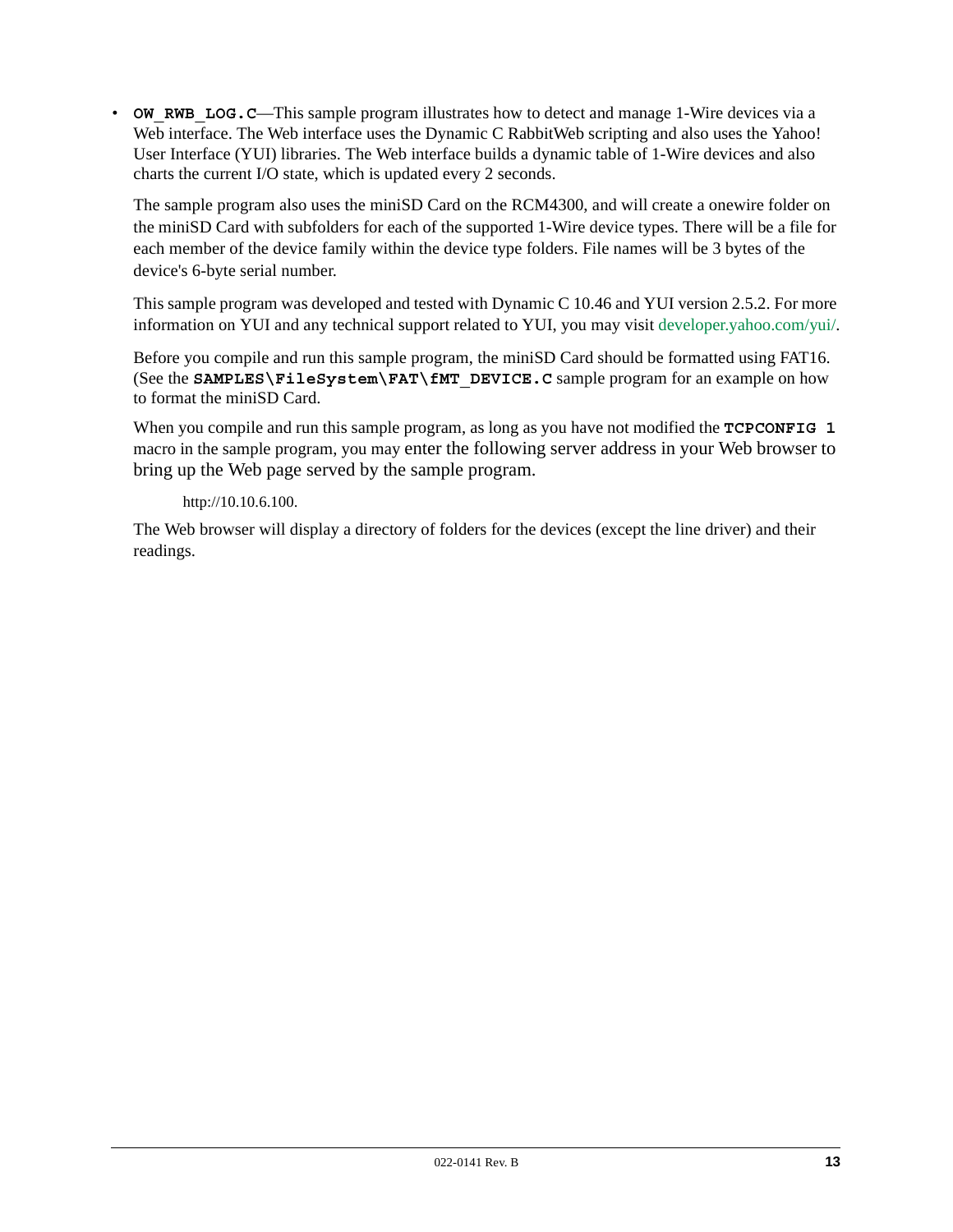# **Appendix — Software Reference**

# **Sample Program**

A typical sample application will **#use** the low-level libraries. The example shown below shows a typical dependency from the application level to the library level.

The only library that needs a **#use** is the **1\_WIRE\_CONFIG.LIB** library.

**#use 1\_WIRE\_CONFIGURE.LIB**

The remaining three libraries listed below are handled automatically,

**#use 1\_WIRE\_DEVICES.LIB #use 1\_WIRE\_UTILITIES.LIB #use 1\_WIRE\_IF\_DIRECT.LIB**

Let's examine some of the code in the **OW\_RWB.C** sample program.

### **Network Configuration Macros**

First, the network configuration used at startup is defined. These macros are used by the parameters in the function calls, and you may change the macro definitions to suit your needs.

#### **#define TCPCONFIG 1**

The **TCPCONFIG** macro tells Dynamic C to select your configuration from a list of default configurations in the Dynamic C LIB\TCPIP\TCP\_CONFIG.LIB library. The usual default of 1 for the **TCPCONFIG** macro will set the IP configuration to **10.10.6.100**, the netmask to **255.255.255.0**, and the nameserver and gateway to **10.10.6.1**.

The HTTP server macros set up the RabbitWeb interface for the Web browser. The **USE\_RABBITWEB** macro is defined to **1** to use the HTTP server enhancements. The **SSPEC\_MAXNAME** macro sets the maximum length of mime type (default  $= 20$ ).

```
#define USE_RABBITWEB 1 // using rabbitweb
#define HTTP_MAXSERVERS 5 // improves page loading, uses more memory
#define SSPEC_MAXNAME 128 // needed for long mime names (*.js)
// Optimizes HTTP Server at the cost of root/xmem memory space
```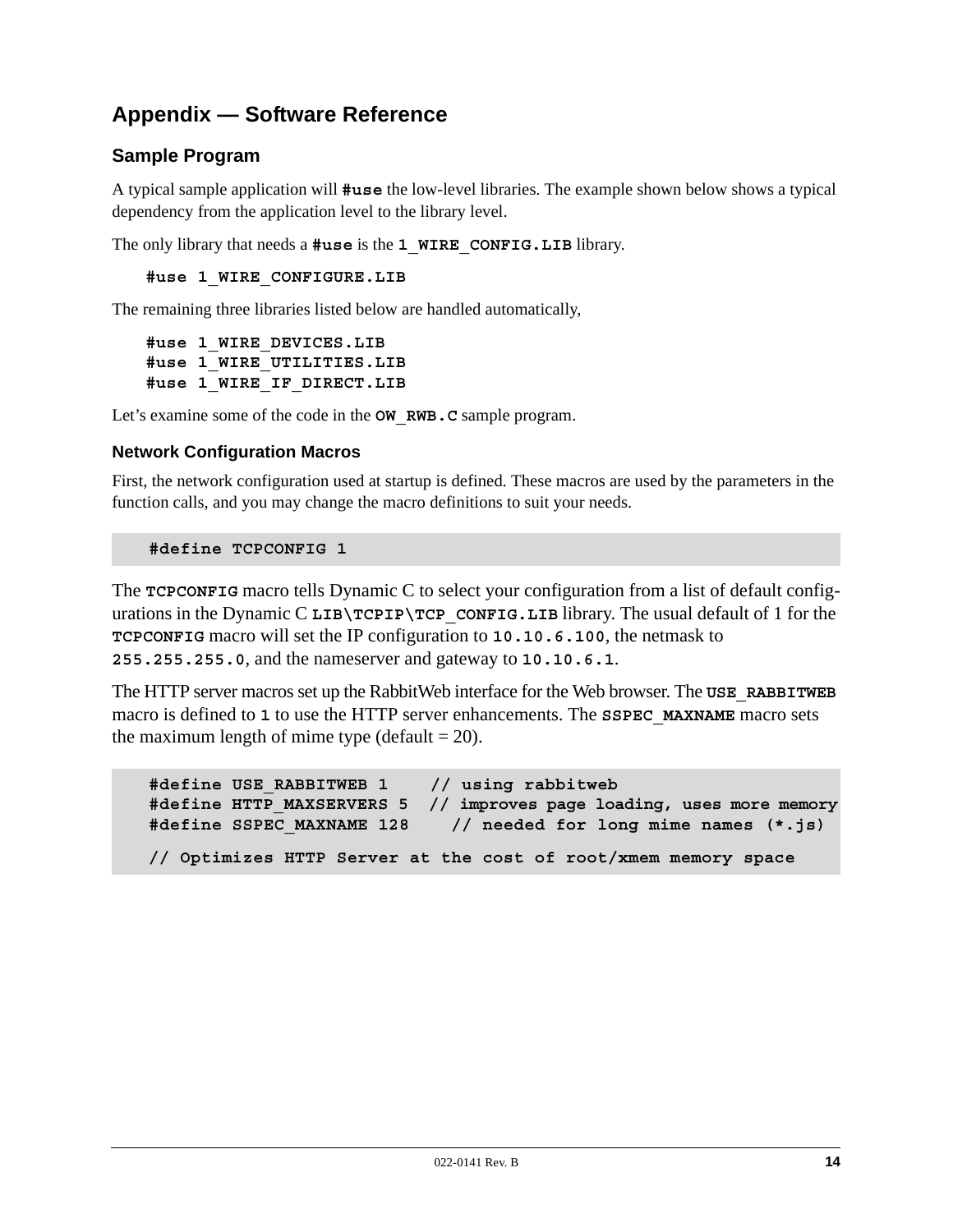# **Debugging Macros**

The verbose macro allows you to see detailed bebugging information as the sample program is compiled.

```
#define LOCAL_VERBOSE 1
   // 0 = NO DEBUGGING INFO, 1 = BASIC INFO, 2 = ALL
```
Additional macros can be defined to provided related information to help with debugging.

#### **OW\_VERBOSE**

Prints useful info from within the library function calls. The following possible macro values may be OR'd.

- $1 =$  device specific functions
- $2 =$  detected errors
- $4 =$ low-level function calls
- $8 =$  intermediate values for search algorithm

#### **OW\_DEBUG\_IF**

Define this macro to be **debug** to enable debugging the interface library.

#### **OW\_DEBUG\_DEVICES**

Define this macro to be **debug** to enable debugging the device's library.

#### **Other Setup Macros**

See the next section for additional setup macros used for all the Dynamic C 1-Wire device libraries.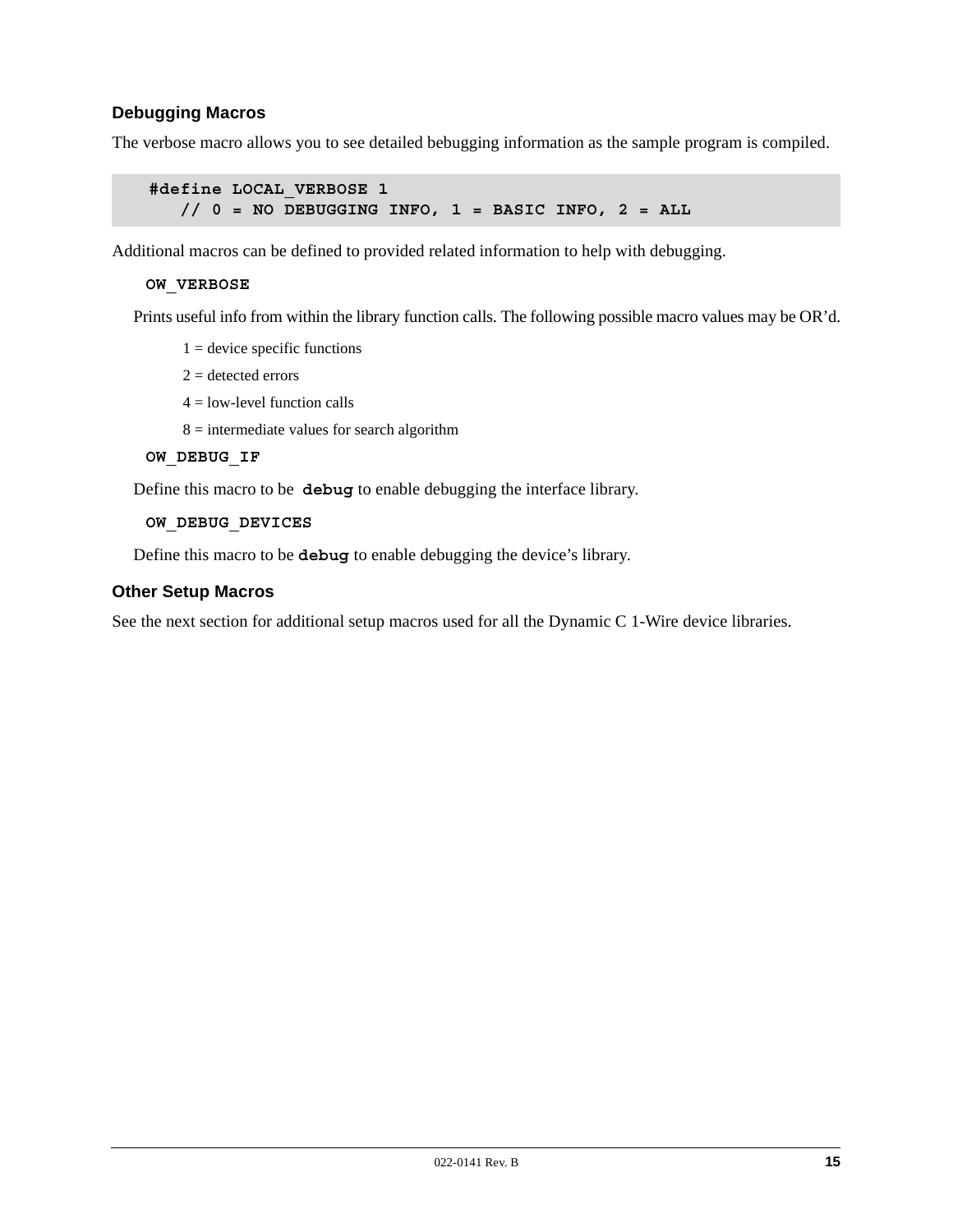# **Function and Macro Reference Guide**

The software in the Simple Sensor Application Kit is partitioned into an application level and a device library level.The application level implements the high-level function calls, and the library level implements the system configuration and low-level device function calls.

The Simple Sensor Application Kit provides six device-level libraries to configure, initialize, and access 1-Wire device function calls.

The following conventions apply.

- 1. The least significant bit is first.
- 2. Data are Little-Endian where the least significant byte is the lowest address.
- 3. The stop bit accomplishes the delay needed for the inter-bit gap in the direct and discrete interfaces.
- 4. Every command must be preceded by a reset.

The three 1 Wire IF ... libraries have identical function calls with code specific to the hardware. There are several function calls that are specific to the hardware and are only used internally by the library. The intent is that the **1 WIRE DEVICES. LIB** library (in most cases) does not need to "know" which device is being used.

### **1-Wire Configuration Library**

The Dynamic C LIB\Rabbit4000\oneWire\1\_WIRE\_CONFIGURE.LIB library is the top-level library and used to set up the serial port settings for the interface used with the 1-Wire bus. The library configures the mechanism that drives the 1-Wire bus and prepares the Rabbit processor's serial/parallel port appropriately. The library contains all the device-specific code and macros for each 1-Wire device implemented in the Simple Sensor Application Kit, and also serves as a wrapper link in the chain of library dependencies. Unless you have something unique to add/modify, this is the only library you should need to edit.

### **Serial Port Macro**

This macro defines which serial port is used — Serial Port A, B, C, D, E, or F. Serial Port C is used by default.

#### **#define OW\_SER\_PORT C**

**NOTE:** This macro does not set up the serial port I/O pins The sample code in the library shows the proper method of setting the Rabbit to use the I/O pins for the selected serial port.

#### **Interface Type**

Define the **ONE** WIRE IF macro to one (and only one) of the following.

```
#define ONE_WIRE_IF OW_IF_DIRECT 
   // connect directly to the Rabbit I/O pin
#define ONE_WIRE_IF OW_IF_BITBANG_RCM // bit "banging" via an RCM
#define ONE_WIRE_IF OW_IF_BITBANG_SBC // bit "banging" via an SBC
#define ONE_WIRE_IF OW_IF_DISCRETE
   // use the discrete transistor buffer
#define ONE_WIRE_IF OW_IF_DS2480
   // use the DS2480
```
The **OW IF DIRECT** and **OW IF DISCRETE** modes in the sample code do not use the standard serial port library. The **OW IF DS2480** mode does use it.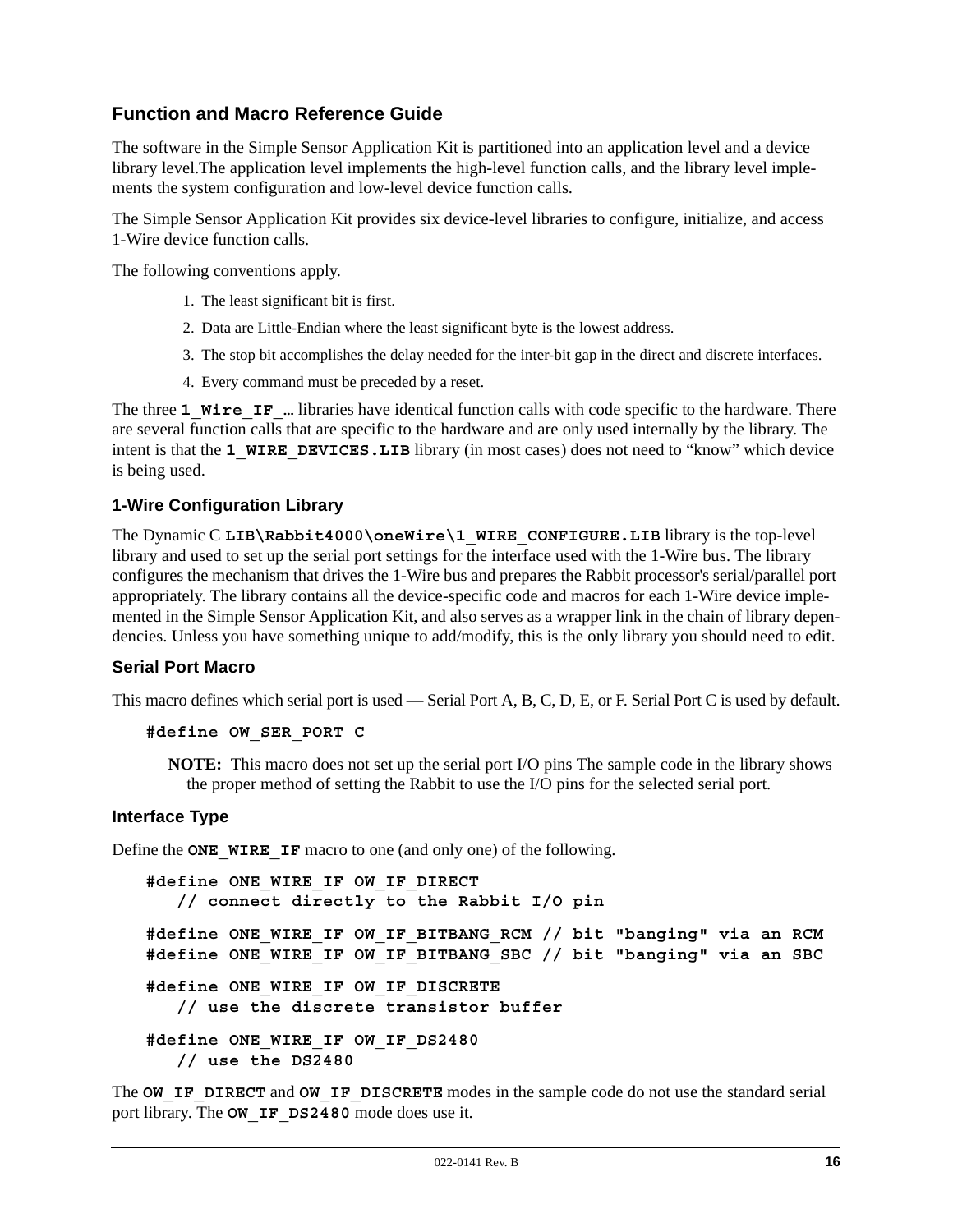# **Number of A/D Converters**

This macro establishes the maximum number of DS2450 A/D converters (two in the example code).

#### **#define DS2450\_COUNT 2**

#### **Number of 1-Wire Devices**

This macro establishes the maximum number of 1-Wire devices allowed on the bus (ten in the example code).

**#define OW\_MAX\_DEVICES 10**

#### **Direct Interface Pullup Register**

This macro establishes the pullup register and bit for the direct interface by setting up the open-drain feature for the Tx bit, and uses the CMOS drive for the defined serial port.

**NOTE:** Do not modify any definitions that use **CONCAT**.

```
#define OW_PULLUP_DREG CONCAT (P, CONCAT (OW_SER_PORT, DCR))
#define OW_PULLUP_DSHADOW CONCAT (P, CONCAT (OW_SER_PORT, DCRShadow))
#define OW_PULLUP_BIT 3
```
#### **Discrete Interface Pullup Register**

This macro establishes the pullup register and bit for the discrete interface using the PE0 bit to enable/ disable the strong pullup.

**NOTE:** Do not modify any definitions that use **CONCAT**.

```
#define OW_PULLUP_REG E
#define OW_PULLUP_BIT 0
#define OW_PULLUP_DREG CONCAT (P, CONCAT(OW_PULLUP_REG, DR))
#define OW_PULLUP_DSHADOW CONCAT (P, CONCAT(OW_PULLUP_REG, DRShadow))
#define OW_PULLUP_DDREG CONCAT (P, CONCAT(OW_PULLUP_REG, DDR))
#define OW_PULLUP_DDSHADOW CONCAT (P, CONCAT(OW_PULLUP_REG, DDRShadow))
```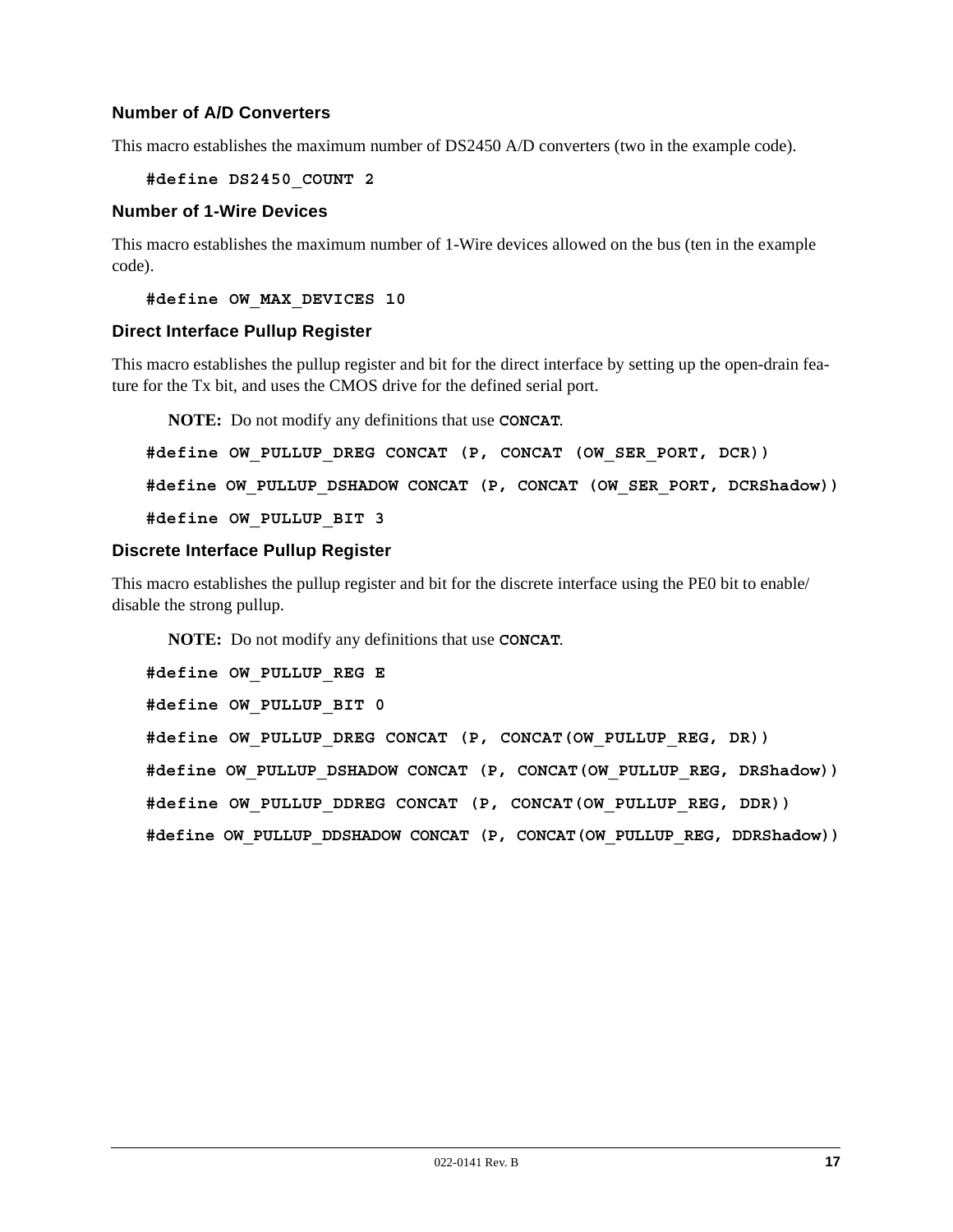# **Bit Banging via RabbitCore Module**

This macro defines the values/registers needed for "bit banging" via a RabbitCore module. These definitions are needed by the driver library. You still need to insert the necessary code in the **OWConfigure()** function call to initialize the port. These definitions are used if you are connecting to a single I/O pin of the Rabbit.

```
#define OW_BB_DATA PCDR // I/O register
#define OW_BB_DATA_SHADOW PCDRShadow // its shadow
#define OW_BB_DDR PCDDR // data direction register
#define OW_BB_DDR_SHADOW PCDDRShadow // its shadow
#define OW_BB_DCR PCDCR // drive control register
#define OW_BB_DCR_SHADOW PCDCRShadow // its shadow
#define OW_BB_BIT 3 // data bit
#define OW_BB_MASK 1<<OW_BB_BIT
```
**NOTE:** Tx and Rx must be a single bit directly on the Rabbit

### **Bit Banging via Single-Board Computer**

This macro defines the values/registers needed for "bit banging" via a single-board computer. These definitions are used if you are using separate Tx and Rx pins, the Tx pin is buffered with an open collector/ drain transistor, and it operates in a normal CMOS mode, not open drain.

**NOTE:** Any capacitors on the selected I/O pins must be removed.

These values are for a BL2000 using:  $PA1 = Tx$  and  $PB0 = Rx$ .

```
#define OW_BB_TXDATA PADR // Tx register
#define OW_BB_TXDATA_SHADOW PADRShadow // its shadow
#define OW_BB_TXBIT 1 // Tx bit
#define OW_BB_TXMASK 1<<OW_BB_TXBIT
#define OW_BB_TXINVERT
    // define if the Tx bit gets inverted by the hardware
#define OW_BB_RXDATA PBDR // Rx register
#define OW_BB_RXBIT 0 // Rx bit
#define OW_BB_RXMAS K 1<<OW_BB_RXBIT
```
**NOTE:** Strong pullup is not supported in this mode.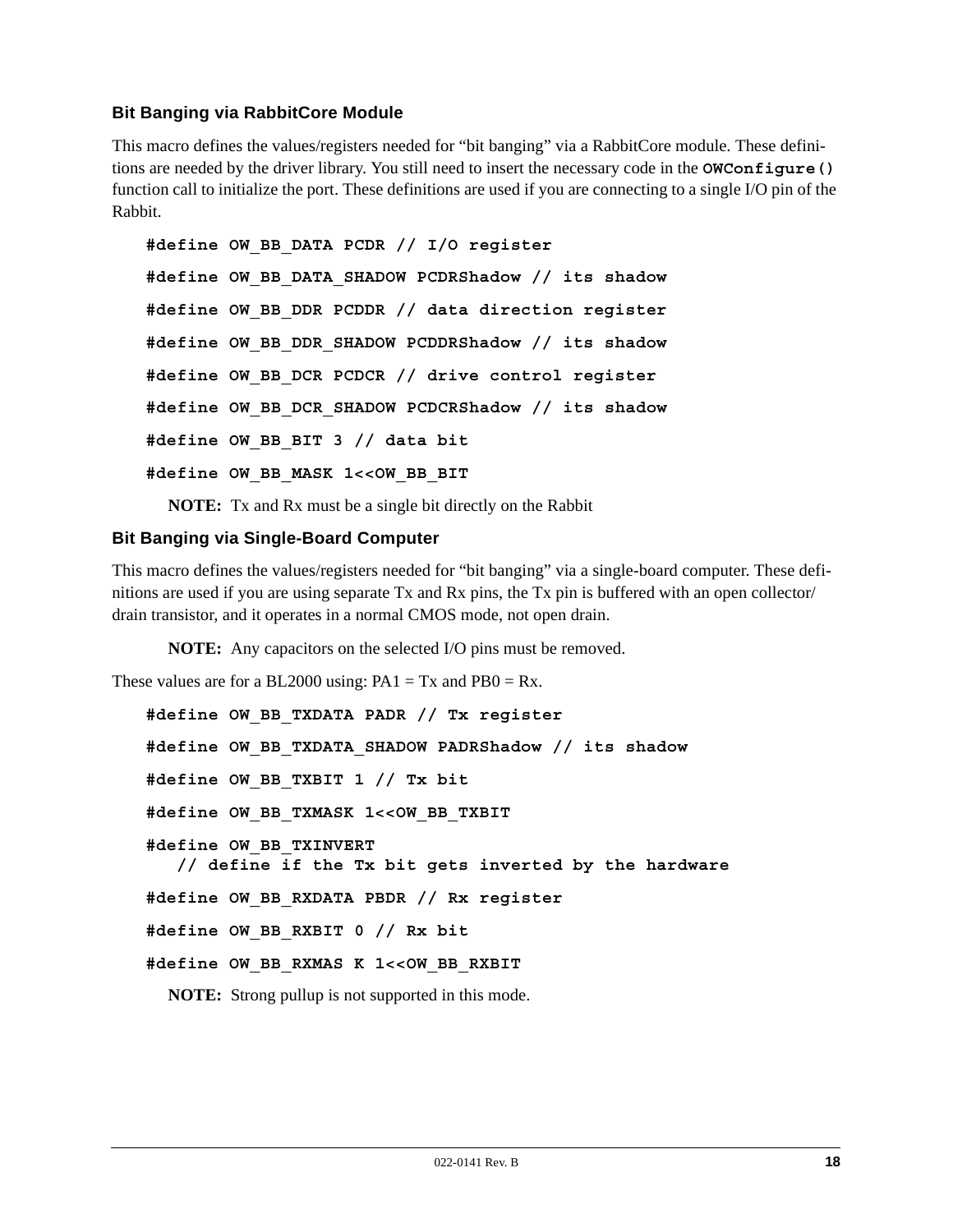# **OWConfigure**

### **void OWConfigure (void);**

#### **FUNCTION DESCRIPTION**

Sets up the serial port based on the hardware interface. By default, Serial Port C is used, but the library may be modified to use another available serial port. The four interface options described in the "*[Interface Options"](#page-1-0)* section are supported.

This function contains code for each of the interface methods. This is the function call to modify if you change the supported hardware.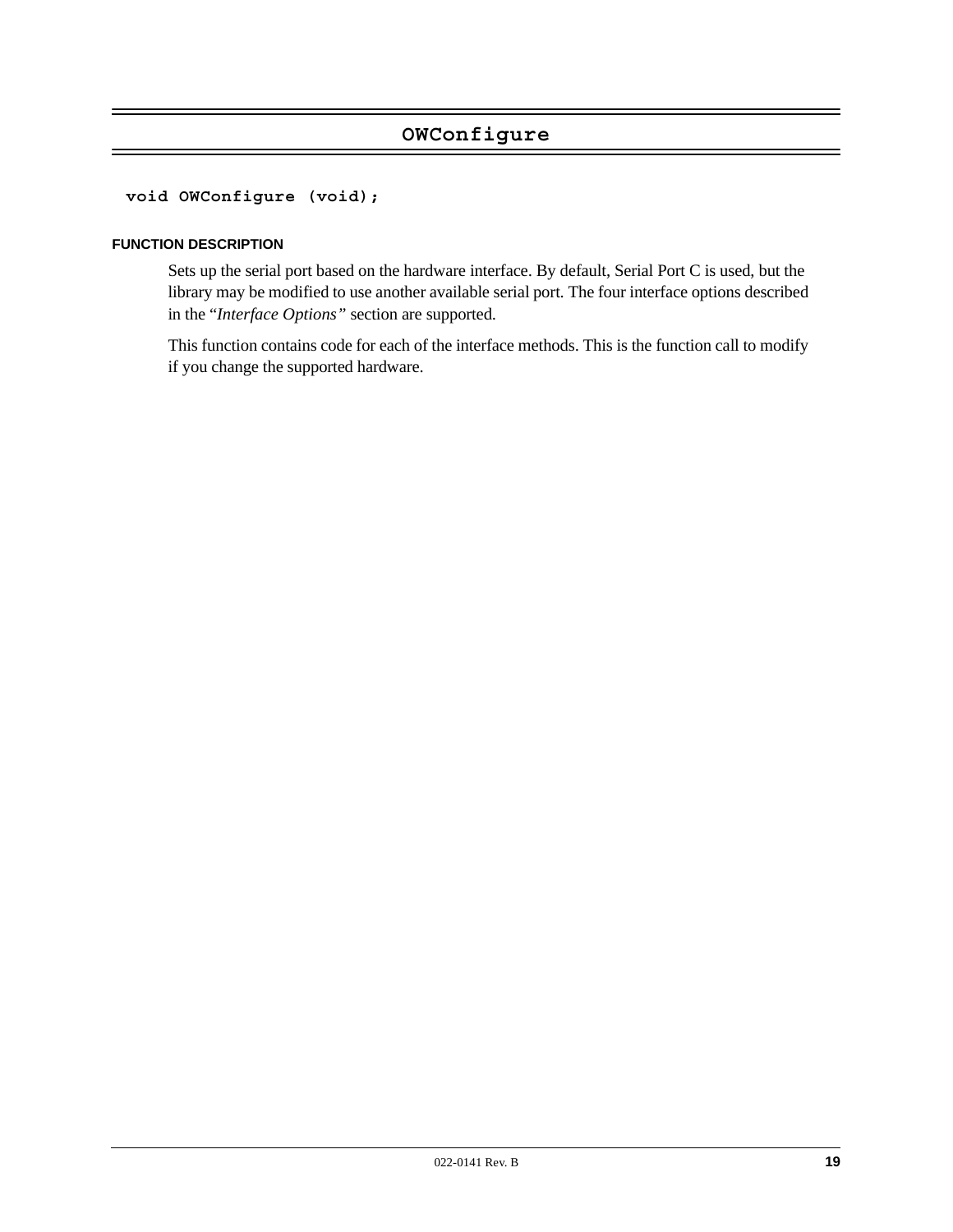### **1-Wire Devices Library**

The Dynamic C LIB\Rabbit4000\oneWire\1\_WIRE\_DEVICES.LIB library provides function calls for the 1-Wire devices in the Simple Sensor Application Kit. The function calls provide for the device initialization, command start sequence, and read/write sequence. There are no individual device-specific libraries. All the device-specific functions are in this library.

The function calls that involve 1-Wire timing are specifically for the direct and discrete implementations.All of the interfaces, except the DS2480, require timing calculations. The timing for the DS2480 interface is handled by the chip.

Developers using other 1-Wire devices would add new device-specific function calls into this library.

# **DS18S20\_Convert**

#### **int DS18S20\_Convert (int UnitNbr);**

#### **FUNCTION DESCRIPTION**

Tells the specified DS18S20 to start a temperature conversion. The DS18S20 requires 750 ms to complete a conversion.

**NOTE:** The family code for the DS18S20 is 0x10.

#### **PARAMETER**

| UnitNbr | Unit number of the desired DS18S20. If the unit number is -1, then use the |
|---------|----------------------------------------------------------------------------|
|         | Skip ROM command. This will command multiple DS1820 devices to ini-        |
|         | tiate temperature conversions.                                             |

#### **RETURN VALUE**

**OW ERR SUCCESS** = success.

**OW\_ERR\_INVALID\_UNIT** = invalid unit number.

#### **SEE ALSO**

**OWInit, OWSearchROM, DS18S20\_Read**

#### **COMMAND SEQUENCE**

**OWMatch, OW\_CMD\_TEMPCONV**

**NOTE:** It is up to the caller to implement the required delay between this function call and **DS18S20\_Read()**.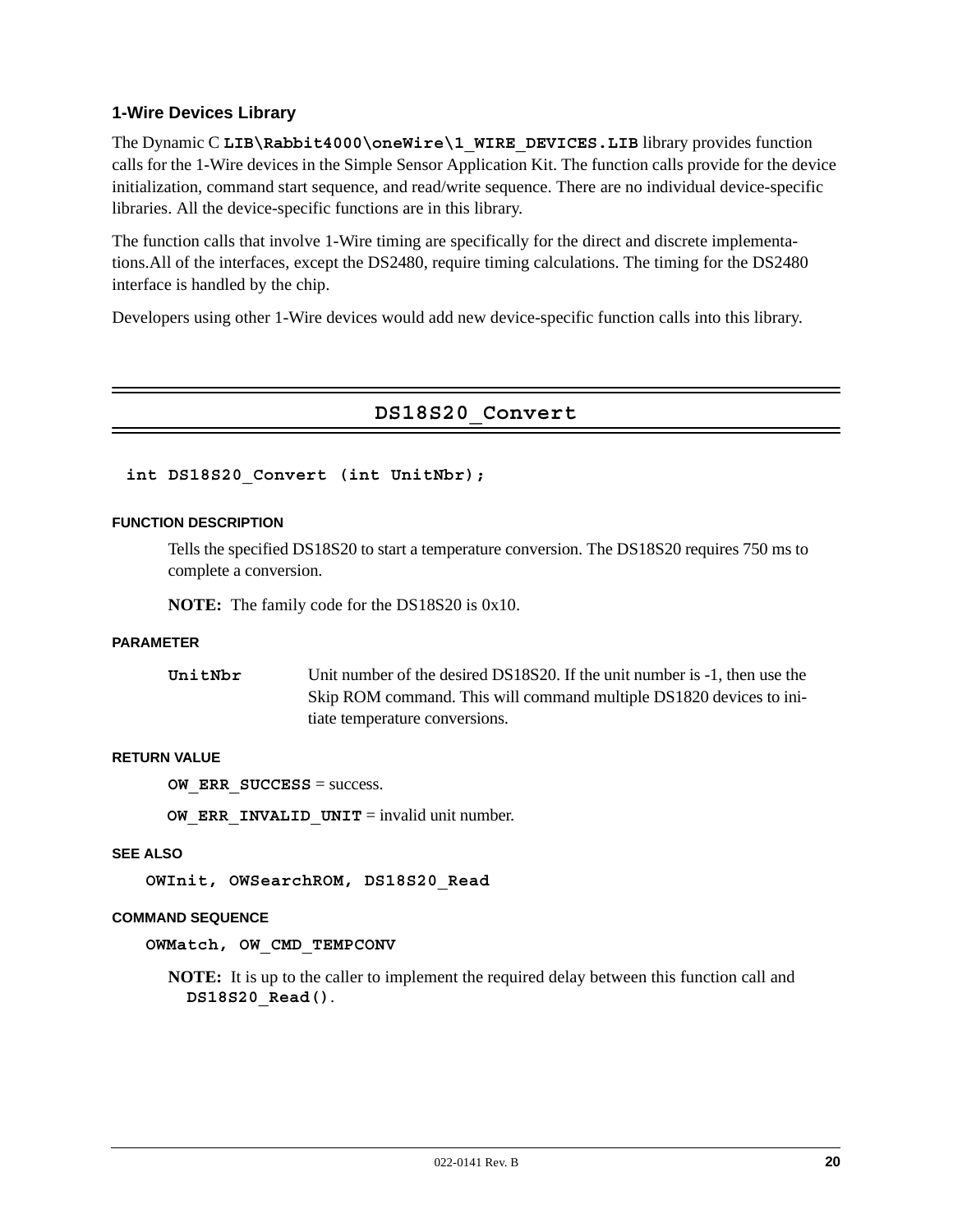# **DS18S20\_Read**

# **float DS18S20\_Read (int UnitNbr, int Units, float \*Degrees);**

#### **FUNCTION DESCRIPTION**

Reads the temperature value of the specified DS18S20. The device must have already been sent the convert command and the required delay time (750 ms) must be completed.

#### **PARAMETERS**

| UnitNbr | unit number of the desired DS18S20. If the unit number is -1, then use the<br>Skip ROM command. This is valid if there is only a single 1-Wire device on<br>the bus. |
|---------|----------------------------------------------------------------------------------------------------------------------------------------------------------------------|
| Units   | OW OPT DEGC = degrees $C$                                                                                                                                            |
|         | OW OPT DEGF = degrees $F$                                                                                                                                            |

**Degrees** address to place floating result.

#### **RETURN VALUE**

**OW ERR SUCCESS** = success.

**OW ERR INVALID UNIT** = illegal unit number.

**OW\_ERR\_INVAlID\_CRC** = invalid CRC.

#### **SEE ALSO**

**OWInit, OWSearchROM, DS18S20\_Init**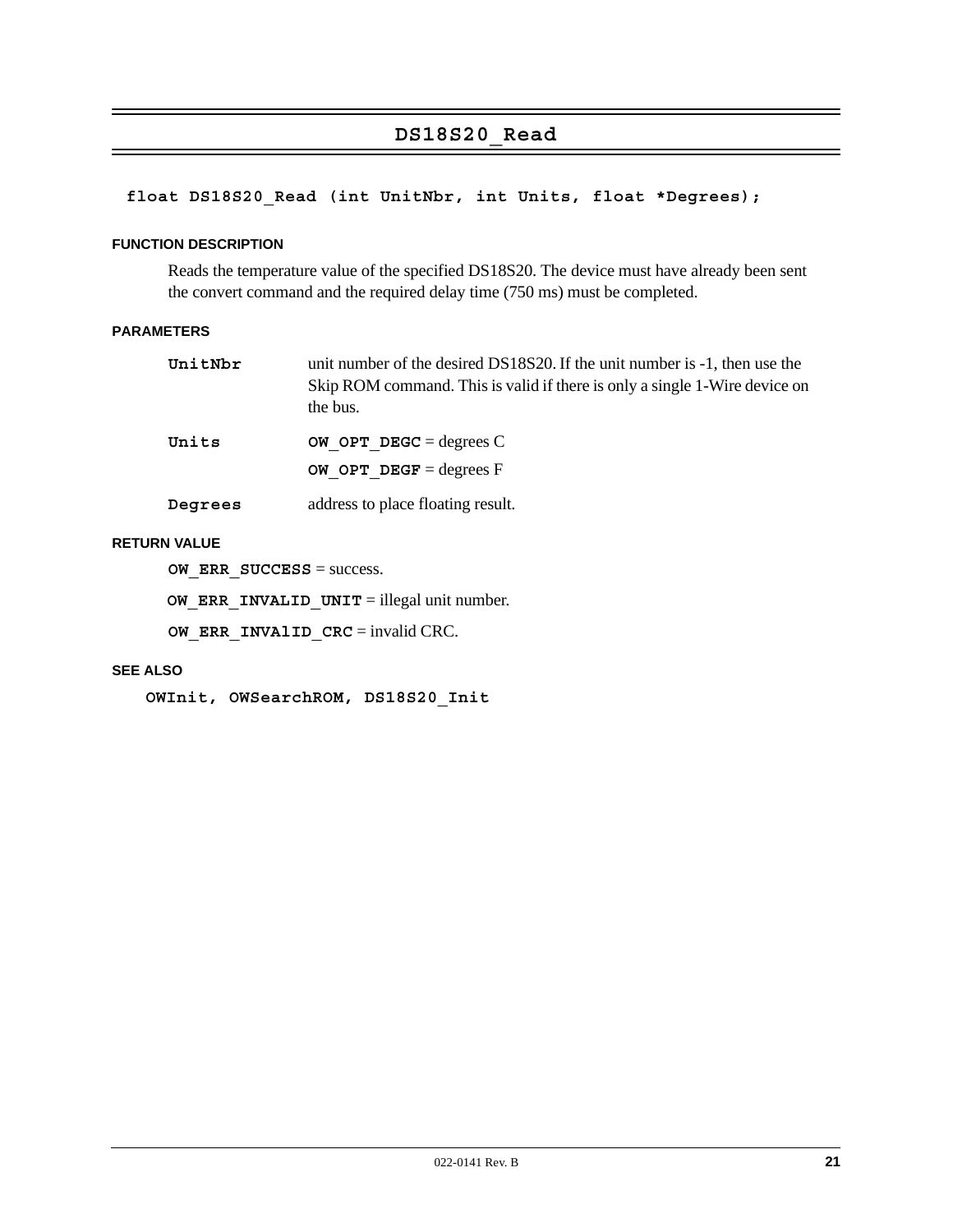# **DS18B20\_Convert**

### **int DS18B20\_Convert (int UnitNbrr, int Resolution);**

#### **FUNCTION DESCRIPTION**

Tells the specified DS18B20 to start a temperature conversion.

**NOTE:** The family code for the DS18B20 is 0x28.

#### **PARAMETER**

| UnitNbr | unit number of the desired DS18B20. If the unit number is $-1$ , then use the |
|---------|-------------------------------------------------------------------------------|
|         | Skip ROM command. This will command multiple DS1820s to initiate tem-         |
|         | perature conversions.                                                         |

**Resolution** the delay time required for the desired resolution of 9–12 bits

 **OW\_OPT\_9\_BITS** (94 ms) **OW\_OPT\_10\_BITS** (190 ms) **OW\_OPT\_11\_BITS** (375 ms) **OW\_OPT\_12\_BITS** (750 ms)

#### **RETURN VALUE**

**OW ERR SUCCESS** = success.

**OW ERR INVALID UNIT** = invalid unit number.

**OW ERR INVALID PARAMETER** = invalid resolution.

#### **SEE ALSO**

**OWInit, OWSearchROM, DS18B20\_Read**

#### **COMMAND SEQUENCE**

**OWMatch, OW\_CMD\_TEMPCONV**

**NOTE:** It is up to the caller to implement the required delay between this function call and **DS18B20\_Read()**.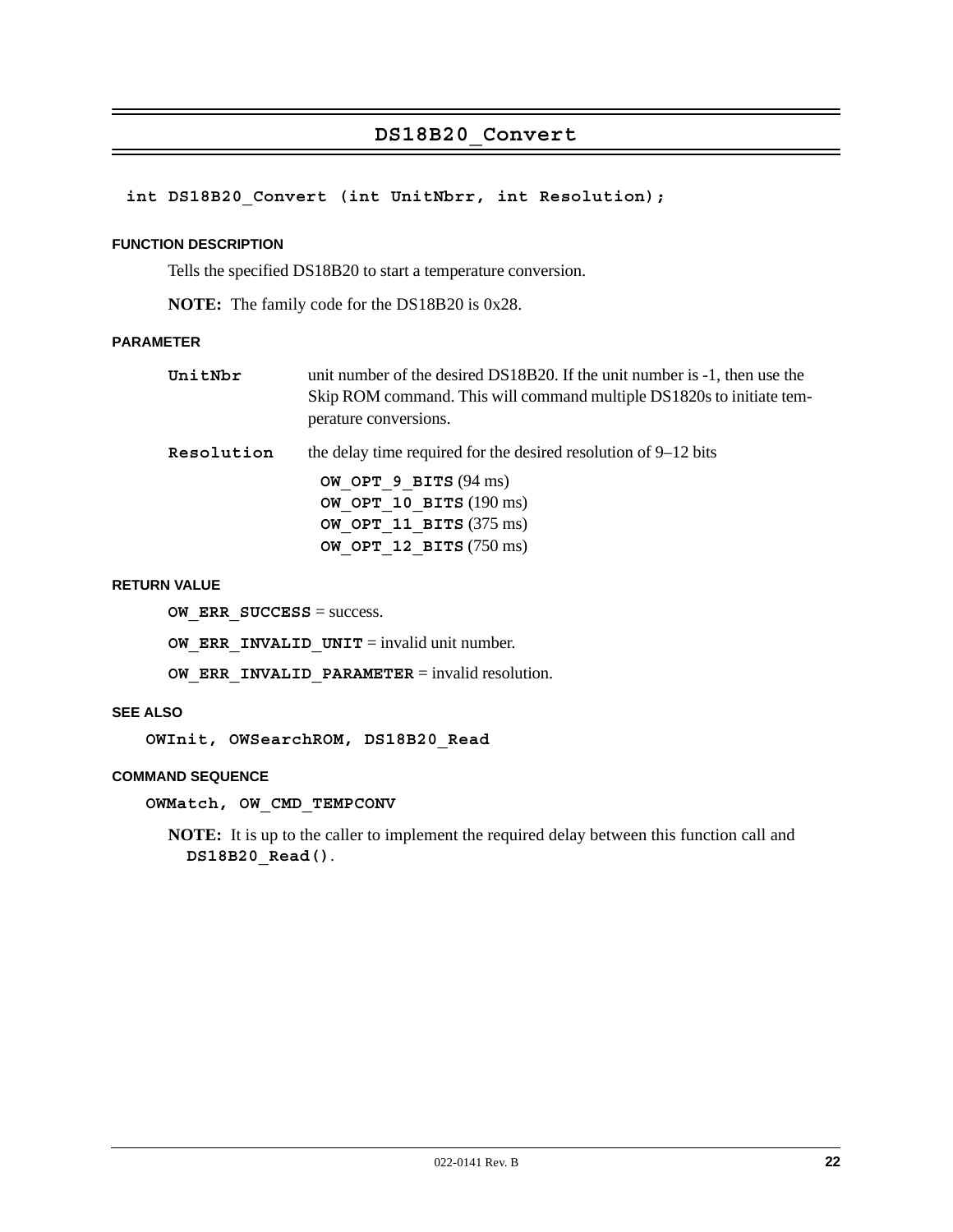# **DS18B20\_Read**

# **float DS18B20\_Read (int UnitNbr, int Units, float \*Degrees);**

#### **FUNCTION DESCRIPTION**

Reads the temperature value of the specified DS18B20. The device must have already been sent the convert command and the required delay time (750 ms) must be completed.

#### **PARAMETER**

|                   | Skip ROM command. This is valid if there is only a single 1-Wire device on |
|-------------------|----------------------------------------------------------------------------|
| the bus.<br>Units | OW OPT DEGC = degrees $C$                                                  |

**Degrees** address to place floating result.

**OW OPT DEGF** = degrees F

#### **RETURN VALUE**

**OW ERR SUCCESS** = success.

**OW ERR INVALID UNIT** = illegal unit number.

**OW\_ERR\_INVAlID\_CRC** = invalid CRC.

#### **SEE ALSO**

**OWInit, OWSearchROM, DS18B20\_Init**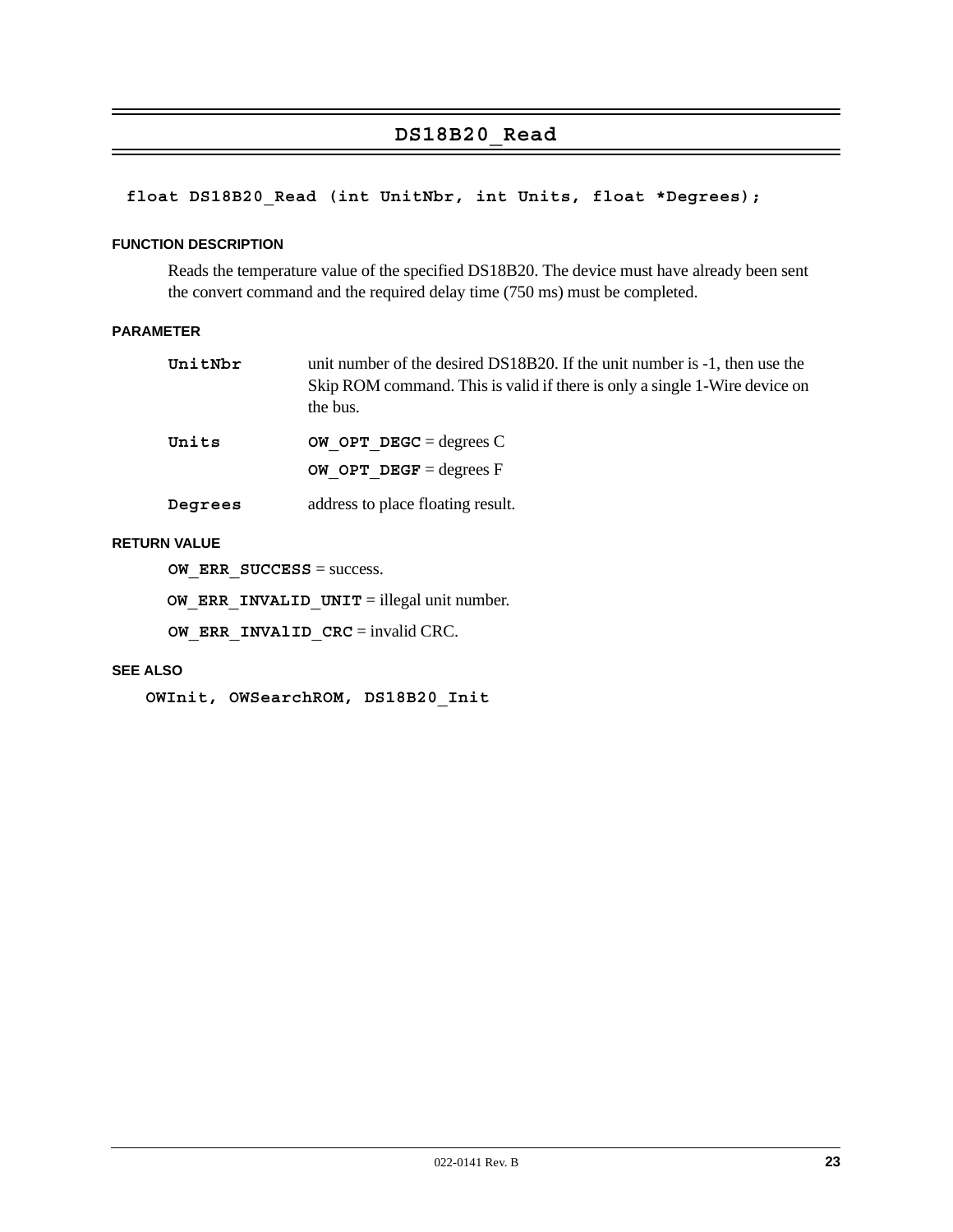# **DS2450\_Init**

# **int DS2450\_Init (int UnitNbr, int Channel, int Resolution, int InputRange);**

#### **FUNCTION DESCRIPTION**

Sets up an A/D channel. The POR and alarm enable bits will be set to 0.

The **DS2450** Init () function call does not affect the bits that control the digital output capability of the channels.

**NOTE:** The family code for the DS2450 is 0x20.

#### **PARAMETERS**

| UnitNbr    | Unit Number relative to 0 of the desired DS2450 A/D converter. The<br><b>DS2450</b> COUNT macro must be defined as the number of DS2450 units on<br>the bus. The default is 1. |  |  |
|------------|--------------------------------------------------------------------------------------------------------------------------------------------------------------------------------|--|--|
|            | If the Unit Number is -1, then use the Skip ROM command. This is valid if<br>there is only a single 1-Wire device on the bus.                                                  |  |  |
| Channel    | Channel Number (0–3): $0 = A$ , $1 = B$ , $2 = C$ , $3 = D$ .                                                                                                                  |  |  |
| Resolution | Resolution (in number of bits): $1-16$ ,                                                                                                                                       |  |  |
| InputRange | <b>Input Range:</b>                                                                                                                                                            |  |  |
|            | OW OPT RANGE LOW = $0-2.55$ V<br>OW OPT RANGE $HI = 0-5.10$ V.                                                                                                                 |  |  |
|            |                                                                                                                                                                                |  |  |

#### **RETURN VALUE**

**OW\_ERR\_SUCCCESS** = success.

**OW ERR INVALID UNIT** = invalid unit.

**OW ERR INVALID CRC** = CRC wrong for control byte.

**OW\_ERR\_INVALID\_VERIFICATION** = incorrect verification.

**NOTE:** The CRC transmitted by the DS2450 is inverted.

#### **SEE ALSO**

**OWInit, OWSearchROM, DS2450\_ADRead**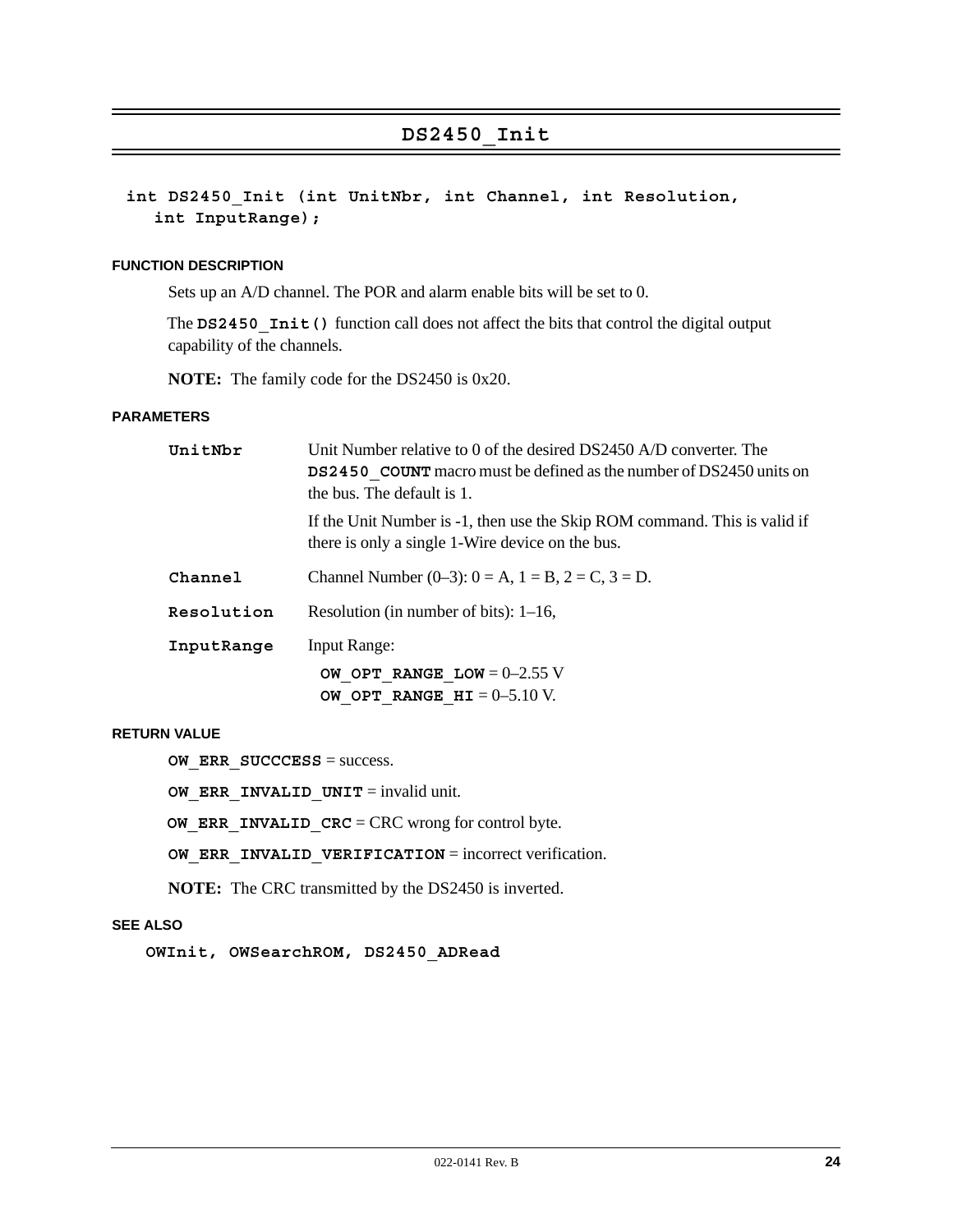# **DS2450\_Convert**

### **int DS2450\_Convert (int UnitNbr, int ChannelMask, int ControlMask);**

#### **FUNCTION DESCRIPTION**

Initiates the A/D converter on the specified channels.

**NOTE:** The A/D converter requires a conversion time of 80  $\mu$ s per bit for each channel plus an overhead of 160 µs for the command. You will need to ensure that there is enough delay before executing DS2450 ADRead () for the conversions to complete. For example, all four channels at 12-bit resolution will take  $(4 \times 80 \,\mu s \times 12) + 160 \,\mu s = 4 \,\text{ms}$ .

#### **PARAMETERS**

| UnitNbr     | Unit Number relative to 0 of the desired DS2450 A/D converter. The<br>DS2450_COUNT macro must be defined as the number of DS2450 units on<br>the bus. The default is 1.                                                                          |
|-------------|--------------------------------------------------------------------------------------------------------------------------------------------------------------------------------------------------------------------------------------------------|
|             | If the Unit Number is -1, then use the Skip ROM command. This is valid if<br>there is only a single 1-Wire device on the bus.                                                                                                                    |
| ChannelMask | mask for the desired channels — logical-or of any combination of the fol-<br>lowing:<br>OW CHA,                                                                                                                                                  |
|             | OW CHB,<br>OW CHC,<br>OW CHD                                                                                                                                                                                                                     |
| ControlMask | mask for controlling the $A/D$ value if no reading is initiated — logical-or of<br>any combination of the following:                                                                                                                             |
|             | OW CLRA or OW SETA,<br>OW CLRB or OW SETB,<br>OW CLRC or OW SETC,<br>OW CLRD or OW SETD                                                                                                                                                          |
|             | You may select only one value for each channel of interest. The OW CLRx<br>value tells the A/D converter to set the preconversion value to 0. The<br><b>OW SETx</b> value tells the $A/D$ converter to set the preconversion value to<br>0xFFFF. |

#### **RETURN VALUE**

**OW ERR SUCCESS** = success.

**OW\_ERR\_INVALID\_UNIT** = invalid unit.

**OW\_ERR\_INVALID\_CRC** = CRC wrong for control bytes.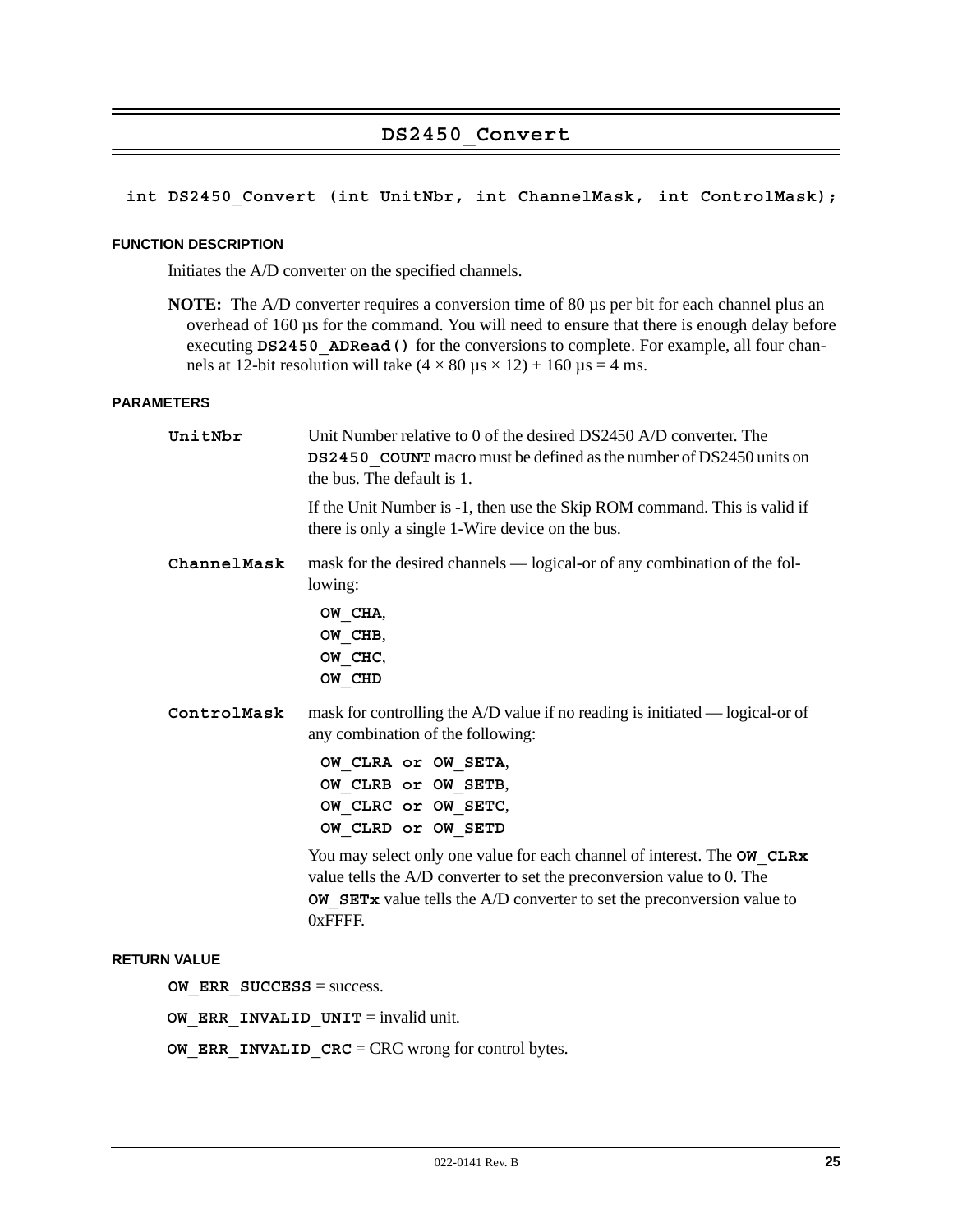# **DS2450\_ADRead**

# **int DS2450\_ADRead (int UnitNbr, float \* Values);**

#### **FUNCTION DESCRIPTION**

Reads the A/D converter channels selected in the last **DS2450\_Convert()**. This function call will store only the values of the requested channels.

#### **PARAMETERS**

| UnitNbr | Unit Number relative to 0 of the desired DS2450 A/D converter. The<br><b>DS2450</b> COUNT macro must be defined as the number of DS2450 units on<br>the bus. The default is 1.                                                                                                                     |
|---------|----------------------------------------------------------------------------------------------------------------------------------------------------------------------------------------------------------------------------------------------------------------------------------------------------|
|         | If the Unit Number is -1, then use the Skip ROM command. This is valid if<br>there is only a single 1-Wire device on the bus.                                                                                                                                                                      |
| Values  | address to store the floating-point results. This should be an array of four<br>floating-point values:                                                                                                                                                                                             |
|         | <b>Values [0]</b> = $A/D$ converter Channel A<br><b>Values [1]</b> = $A/D$ converter Channel B<br><b>Values</b> [2] = $A/D$ converter Channel C<br><b>Values</b> [3] = $A/D$ converter Channel D                                                                                                   |
|         | Because of the way the readings must be accessed, the data read back from<br>the A/D converter will include all channels starting with the lowest channel<br>enabled. However, this function call will only store data into the array<br>elements for the channels specified by DS2450 Convert (). |

#### **RETURN VALUE**

**OW ERR SUCCESS** = success.

**OW ERR INVALID CRC** = invalid CRC.

**OW\_ERR\_INVALID\_UNIT** = invalid unit number.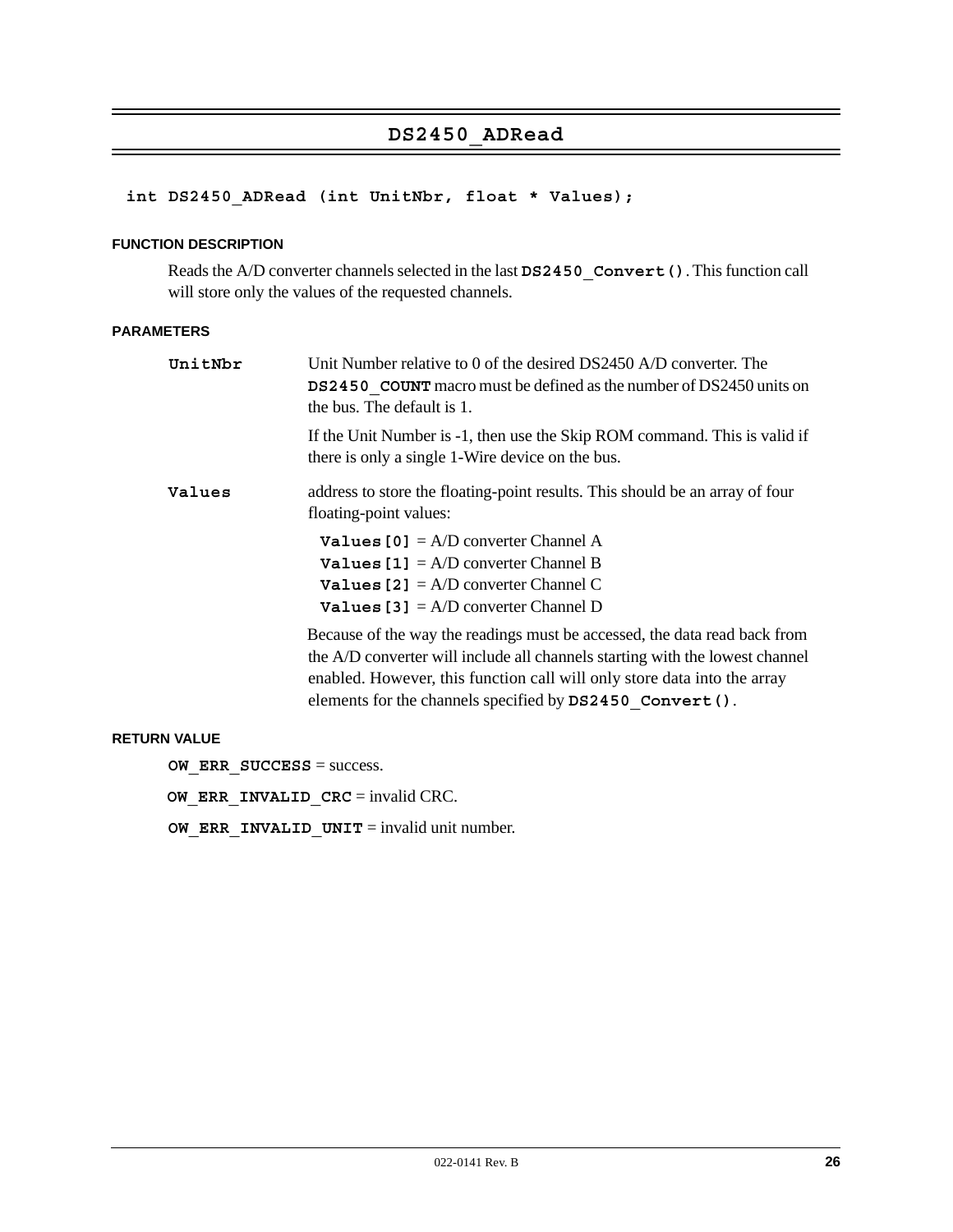# **DS2406\_PIO**

# **int DS2406\_PIO (int UnitNbr, int PIOstate);**

### **FUNCTION DESCRIPTION**

Sets the PIO output state.

# **PARAMETERS**

| UnitNbr  | Unit Number relative to 0 of the desired DS2406 switch.                                                                       |  |  |
|----------|-------------------------------------------------------------------------------------------------------------------------------|--|--|
|          | If the Unit Number is -1, then use the Skip ROM command. This is valid if<br>there is only a single 1-Wire device on the bus. |  |  |
| PIOstate | state I/O mask:                                                                                                               |  |  |
|          | Bit $0 =$ Output A state                                                                                                      |  |  |
|          | Bit $1 =$ Output B state                                                                                                      |  |  |
|          | $1 =$ switch on (pulled to ground)                                                                                            |  |  |
|          | $0 =$ switch off                                                                                                              |  |  |

#### **RETURN VALUE**

**OW\_ERR\_SUCCESS** = success.

**OW\_ERR\_INVALID\_UNIT** = invalid unit.

**OW\_ERR\_INVALID\_ADDRESS** = invalid channel.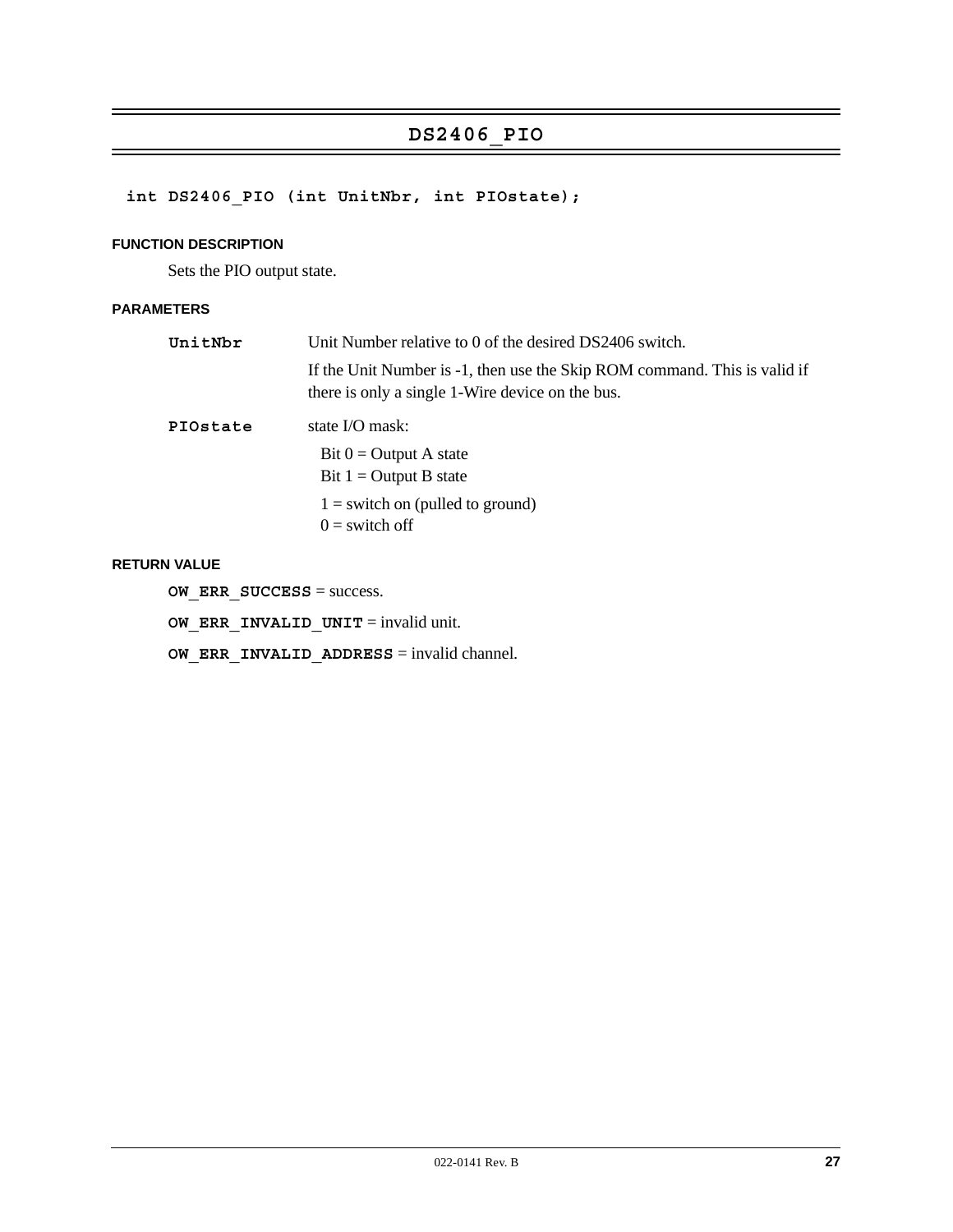# **DS2406\_Status**

### **int DS2406\_Status (int UnitNbr);**

#### **FUNCTION DESCRIPTION**

Reads the status byte:

Bit  $5 =$  state of Channel A switch

Bit  $6 =$  state of Channel B switch

Bit  $7 = power$  supply flag

#### **PARAMETER**

| UnitNbr | Unit Number relative to 0 of the desired DS2406 switch.                   |
|---------|---------------------------------------------------------------------------|
|         | If the Unit Number is -1, then use the Skip ROM command. This is valid if |
|         | there is only a single 1-Wire device on the bus.                          |

#### **RETURN VALUE**

 $\geq 0$  = success = the status byte value.

Bits 5 and 6 show the status of the two output switches. When a switch is "on," its output is low. The status bit indicates the voltage level of the output; therefore, an "on" switch will show as a logic 0 in the corresponding position of the status byte.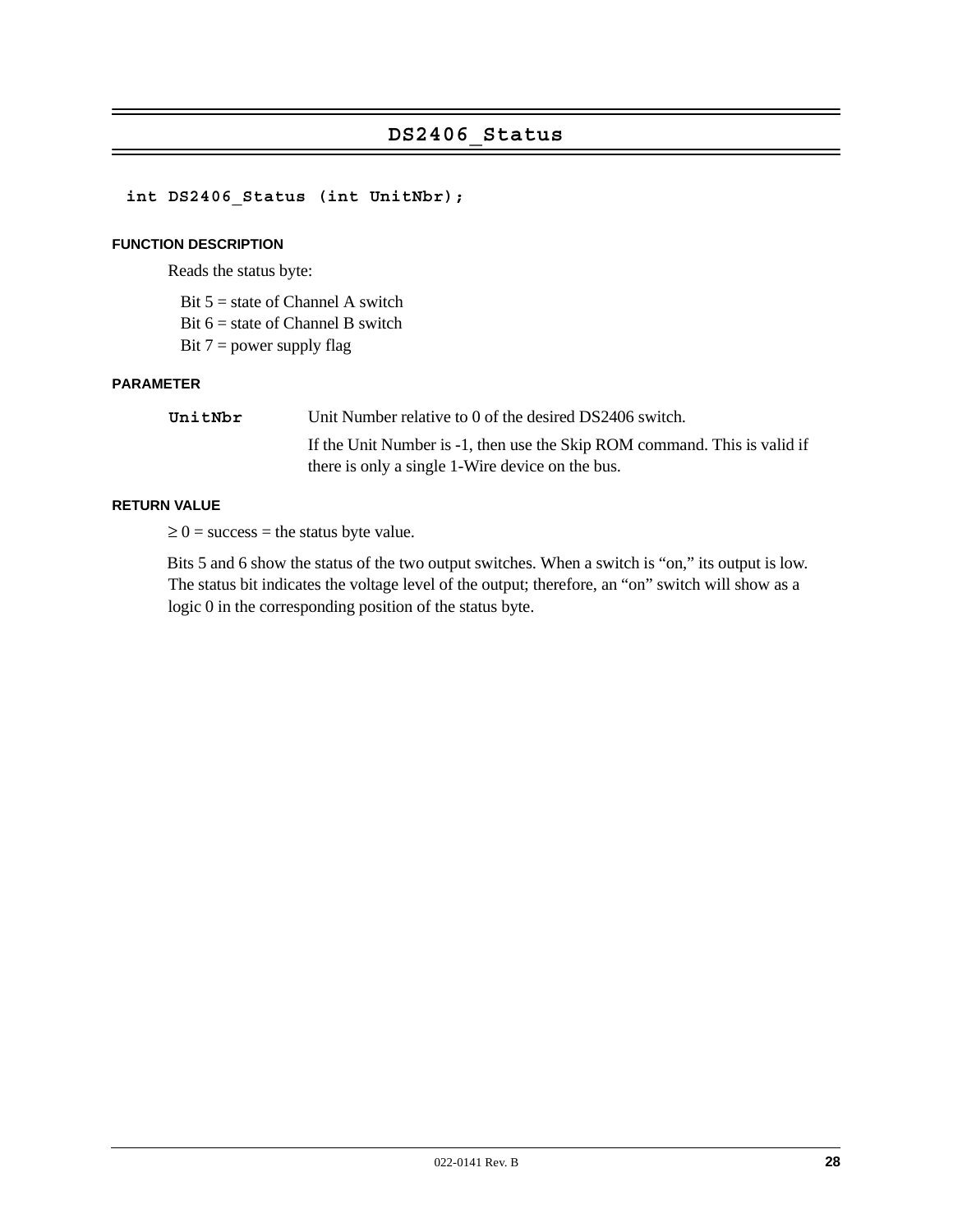# **1-Wire Utilities Library**

The Dynamic C LIB\Rabbit4000\oneWire\1\_WIRE\_UTILITIES.LIB library function calls that are common to all 1-Wire interfaces. These function calls control the 1-Wire bus utilities. This library contains function calls that are common to all 1-Wire interfaces.

# **OWMsDelay**

#### **void OWMsDelay (unsigned int milliseconds);**

#### **FUNCTION DESCRIPTION**

Delay specified number of milliseconds.

#### **PARAMETER**

**milliseconds** number of milliseconds to delay.

#### **RETURN VALUE**

None.

# **OWWriteBlock**

**OWWriteBlock (char \* Address, int Count);**

#### **FUNCTION DESCRIPTION**

Write a block of bytes to the 1-Wire bus.

#### **PARAMETERS**

- **Address** the data address.
- **Count** number of bytes to write.

#### **RETURN VALUE**

None.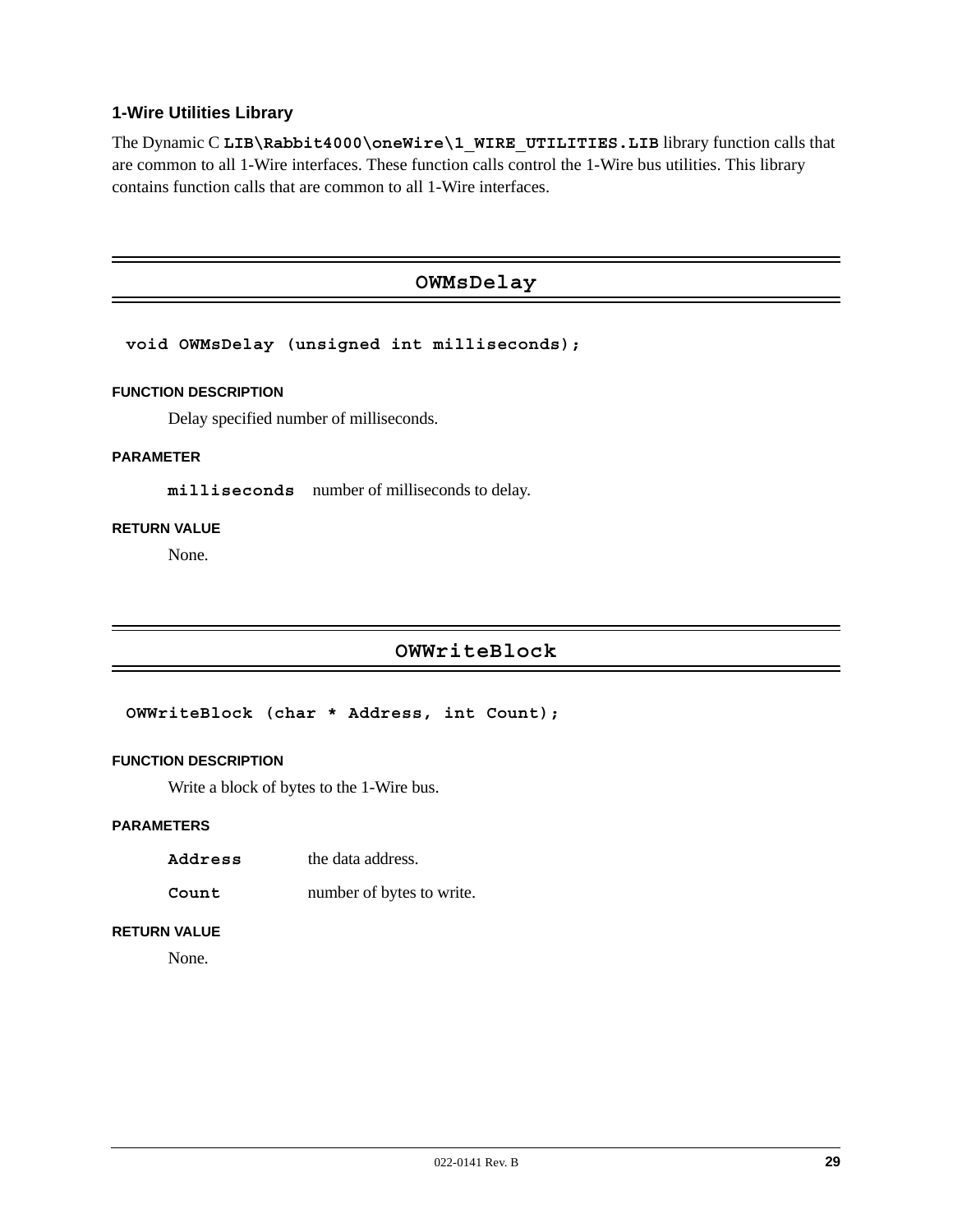# **OWDisplayROM**

### **void OWDisplayROM (void);**

#### **FUNCTION DESCRIPTION**

Displays the ROM table content and the 1-Wire bus hardware selection in the Dynamic C **STDIO** window.

#### **RETURN VALUE**

None.

**OWMatch**

**void OWMatch (int Index);**

#### **FUNCTION DESCRIPTION**

Sends reset followed by the match command and the ROM code, or sends reset followed by **OW\_CMD\_ROM\_SKIP**.

#### **PARAMETER**

**Index** index into **OW\_ROM** table (if **Index** == -1, execute the **OWSkip()** function call).

#### **RETURN VALUE**

None.

**OWSkip**

**void OWSkip (void);**

#### **FUNCTION DESCRIPTION**

Sends reset followed by the skip command.

#### **RETURN VALUE**

None.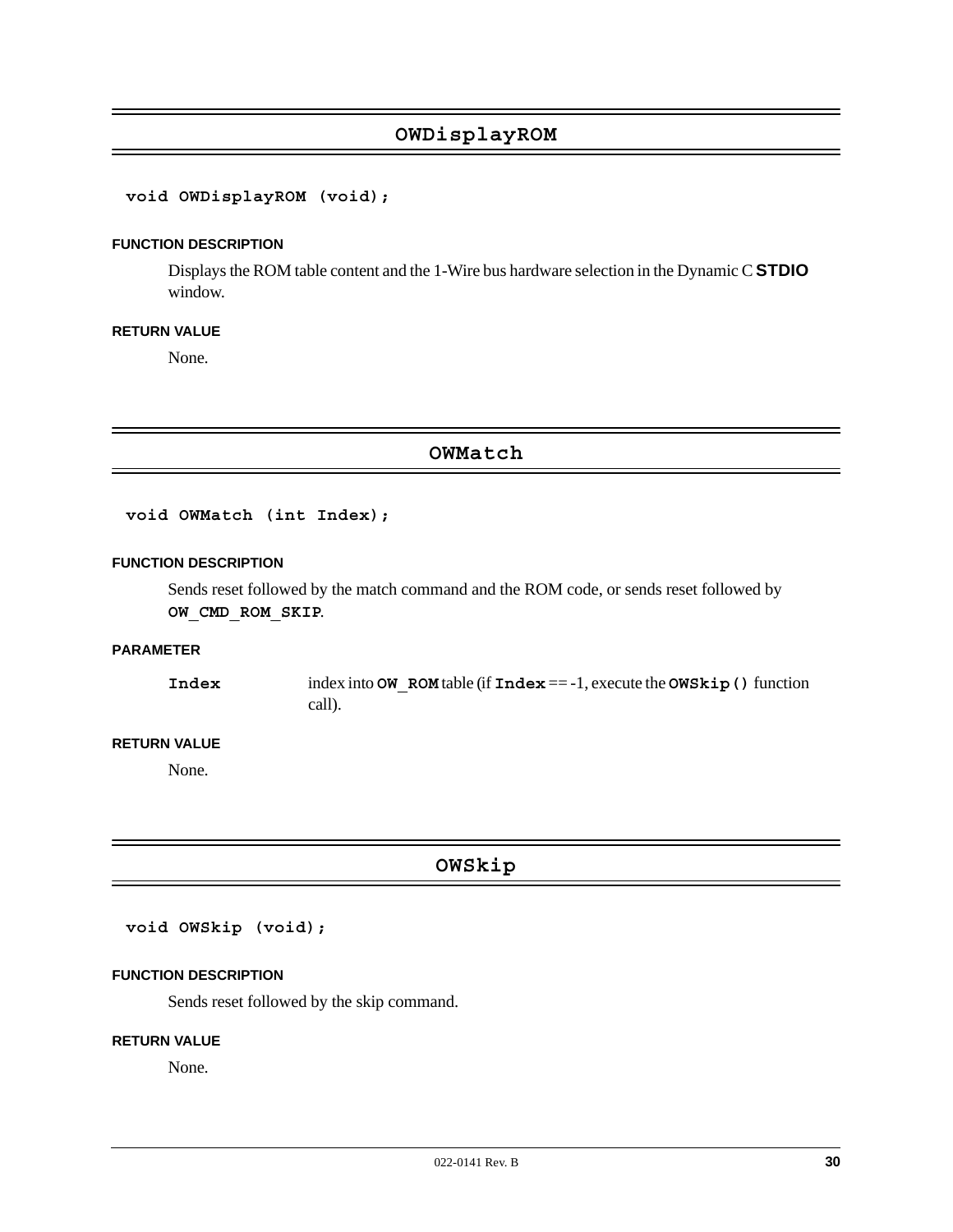# **OWCalcCRC8**

**int OWCalcCRC (char \*Bytes, int Count);**

#### **FUNCTION DESCRIPTION**

Calculates the 8-bit CRC of a string of bytes. The string must include the received CRC — if not, the value returned will be the CRC.

#### **PARAMETER**

| Bytes | the address of the bytes for CRC calculation. |
|-------|-----------------------------------------------|
|-------|-----------------------------------------------|

**Count** number of bytes to use in the calculation.

#### **RETURN VALUE**

 $CRC = 0 = success.$ 

 $\ll 0$  = invalid CRC.

# **OWCalcCRC16**

# **unsigned OWCalcCRC16 (char \* Message, unsigned Len, int LoadFlag);**

#### **FUNCTION DESCRIPTION**

Calculates the 16-bit CRC of a string of bytes. The string must include the received CRC — if not, the value returned will be the CRC.

### **PARAMETER**

| Message  | the address of the bytes for CRC calculation.                                                                                                |
|----------|----------------------------------------------------------------------------------------------------------------------------------------------|
| Len      | number of bytes to use in the calculation.                                                                                                   |
| LoadFlag | flag for the CRC "seed"<br>$0 =$ set the seed to 0<br>$1 =$ use bytes 0 and 1 for the seed<br>Note that these bytes must be included in Len. |

#### **RETURN VALUE**

CRC value.

 $\overline{\phantom{0}}$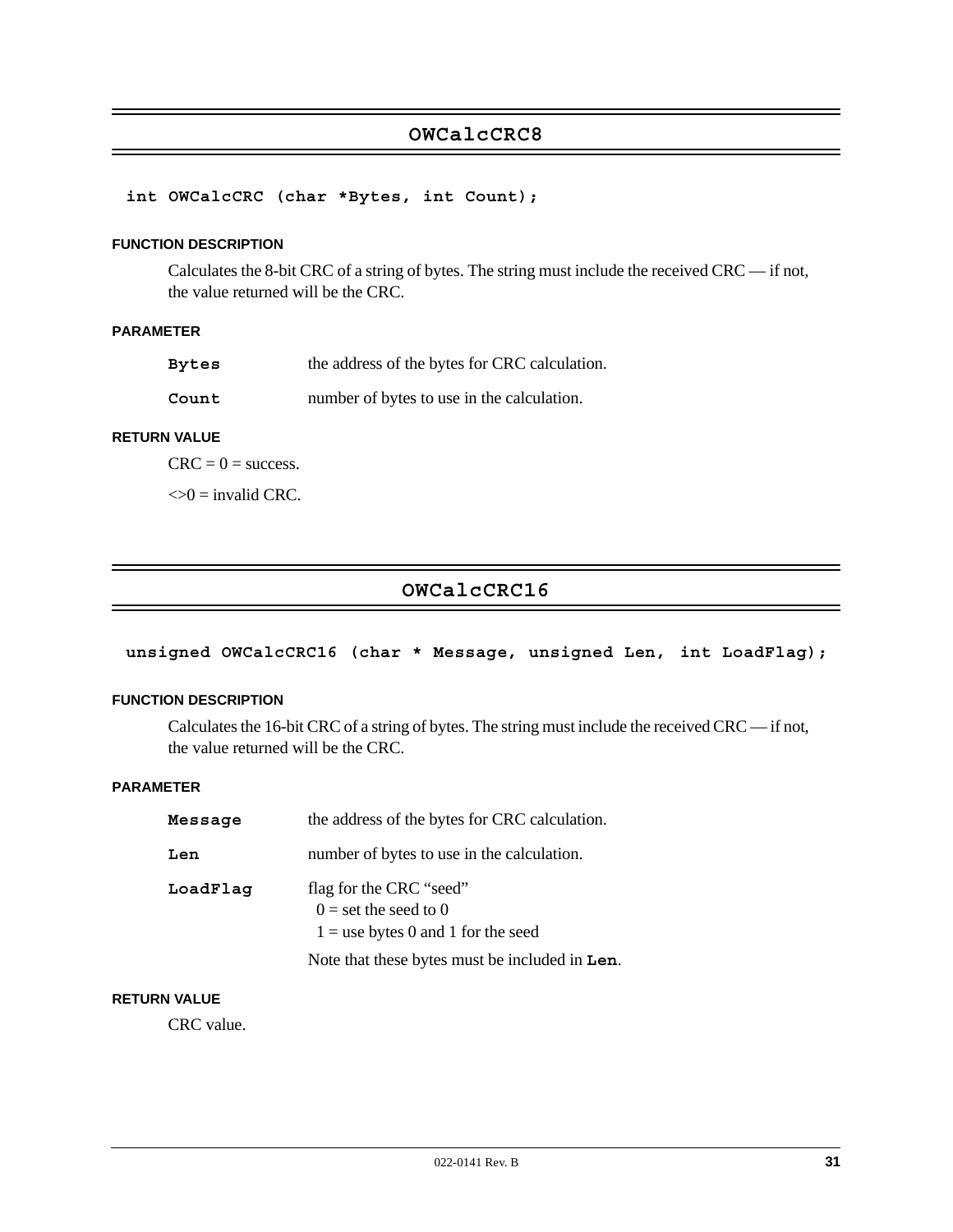# **OWrxCRC16**

# **unsigned OWrxCRC16 (void);**

### **FUNCTION DESCRIPTION**

Receives two CRC bytes from the previously addressed device, combines the bytes to form the CRC value, and then inverts the result.

#### **RETURN VALUE**

The inverted 16-bit CRC value.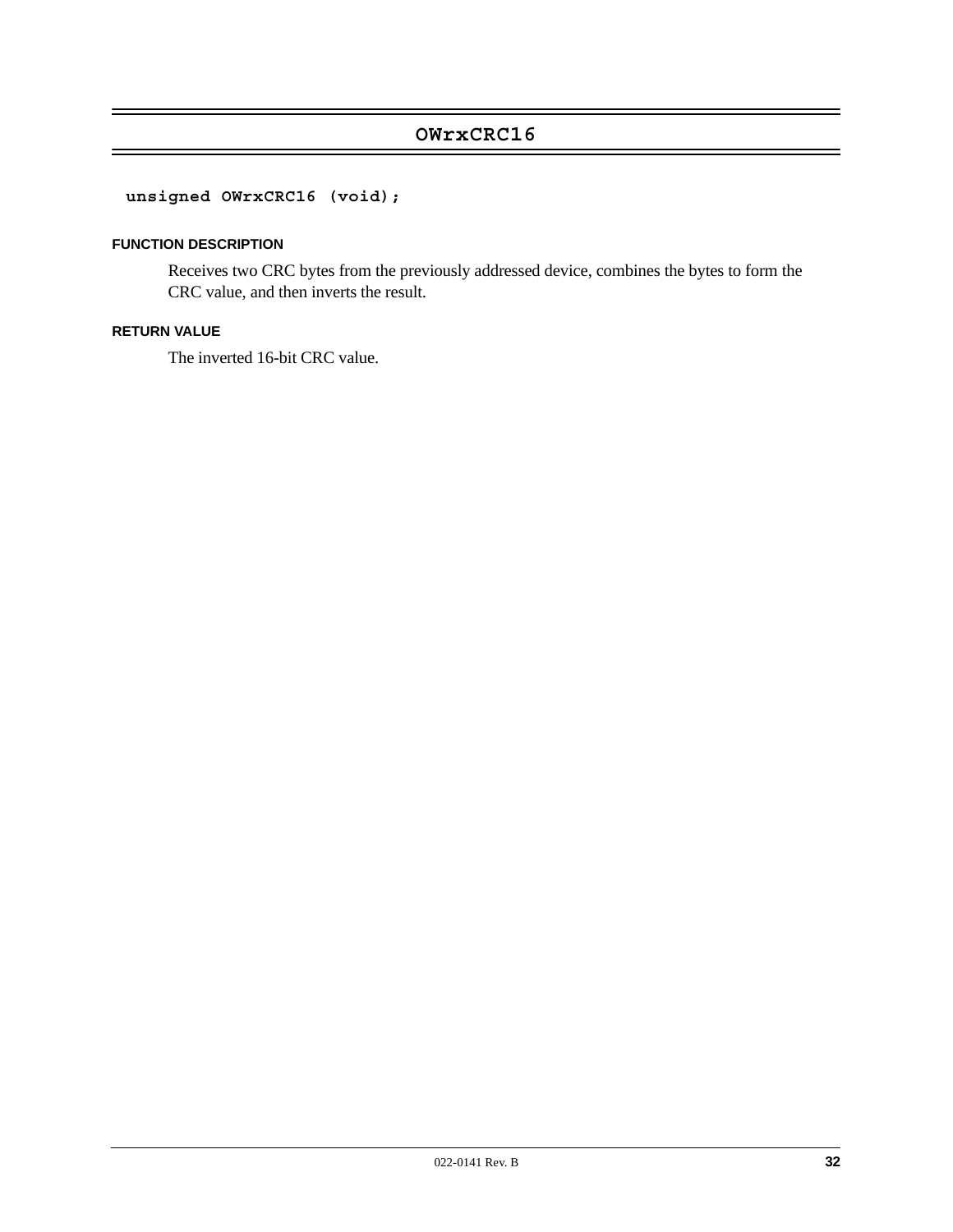#### **1-Wire Direct Interface Library**

The Dynamic C LIB\Rabbit4000\oneWire\1 WIRE IF DIRECT.LIB library provides function calls for 1-Wire devices connected directly to the Rabbit or via a discrete driver. The function calls provide the basic 1-Wire bus control such as bus initialization, bus reset, bus read, bus write, and search. This library implements timing and sequence controls for the direct and discrete interface modes.

One of the following two definitions in the **1 WIRE CONFIGURE. LIB** library must be used.

### **#define ONE\_WIRE\_IF OW\_IF\_DIRECT #define ONE\_WIRE\_IF OW\_IF\_DISCRETE**

The serial driver for this program does *not* use the normal **serX…** function calls, nor does it use interrupts.

#### **OWinit**

#### **OWinit (void);**

#### **FUNCTION DESCRIPTION**

Prepares the serial port. The **OW SER PORT** macro must be defined as the single letter (upper case) of the serial port being used. Serial Port C is the default.

Remember to set up the I/O pins for the serial port via the **1\_WIRE\_CONFIGURE.LIB** library.

#### **RETURN VALUE**

**OW\_ERR\_SUCCESS** (to maintain compatibility with DS2480).

# **OWReset**

**int OWReset (void);**

#### **FUNCTION DESCRIPTION**

Sends the reset command to the 1-Wire bus. This function call detects the presence/absence of 1-Wire devices.

#### **RETURN VALUE**

**OW ERR SUCCESS** = device detected.

**OW ERR NO UNIT** = no device detected.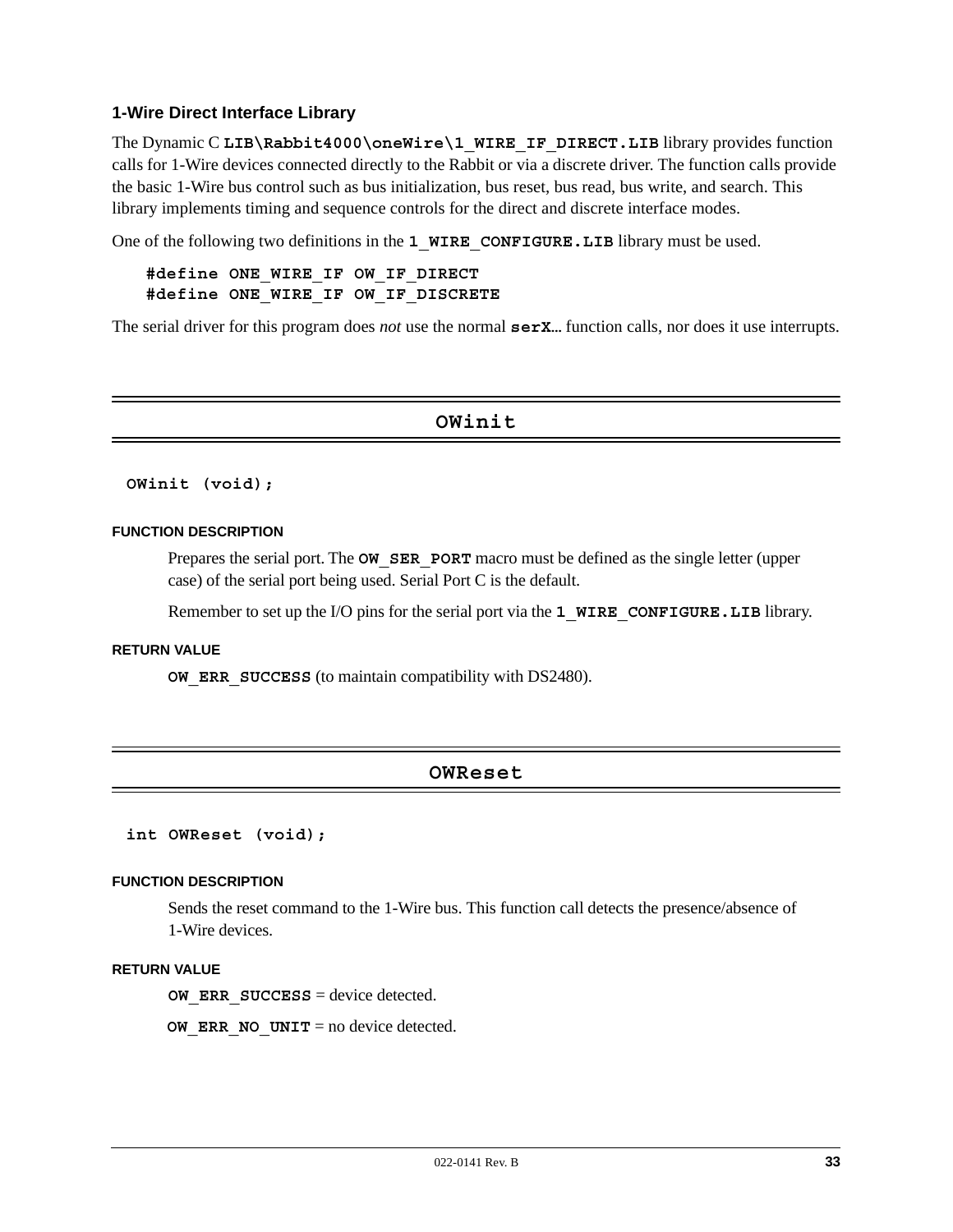# **OWPullUp**

**int OWPullUp (int Pullup);**

#### **FUNCTION DESCRIPTION**

Enables/disables the strong pullup.

#### **PARAMETER**

**Pullup OW STRONG** = strong pullup **OW**  $W$ **EAK** = normal pullup

#### **RETURN VALUE**

None.

## **OWWrite**

#### **void OWWrite (int Data);**

#### **FUNCTION DESCRIPTION**

Writes a single-byte command to the 1-Wire bus.

#### **PARAMETER**

**Data** the byte value to write.

#### **RETURN VALUE**

None.

# **OWRead**

#### **int OWRead (void);**

#### **FUNCTION DESCRIPTION**

Reads 1 data byte from a 1-Wire device (LSB first). Turns on weak pullup if not already on. A device must be selected before executing this function call.

#### **RETURN VALUE**

Byte value read from a device.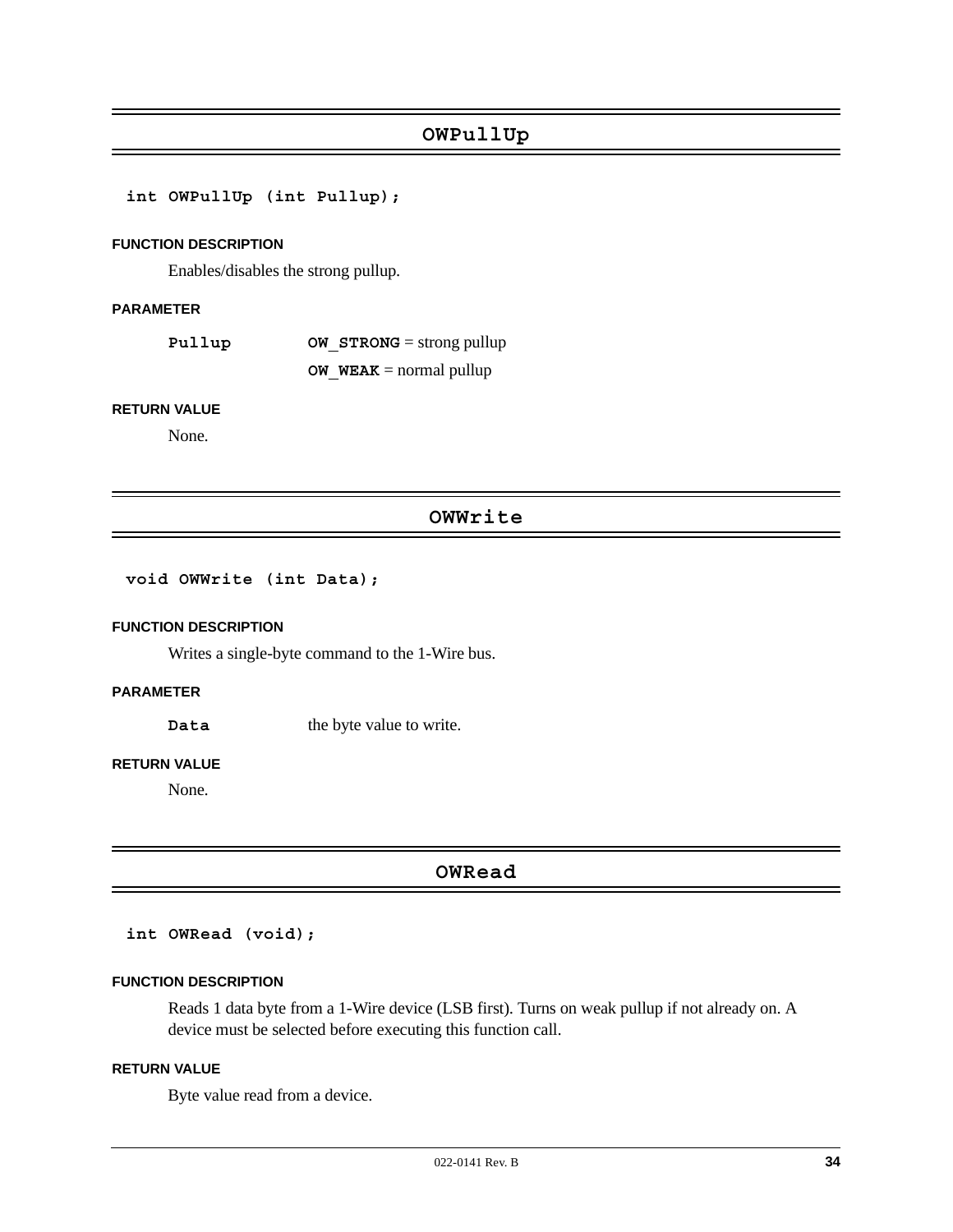# **OWReadBlock**

#### **int OWReadBlock (char \* BufAdd, int ByteCount);**

#### **FUNCTION DESCRIPTION**

Reads bytes from a 1-Wire device. The bus must be set to a weak pullup. A device must be selected before executing this function call.

#### **PARAMETERS**

**BufAdd** address to put the data.

**ByteCount** number of bytes to receive.

#### **RETURN VALUE**

**OW ERR SUCCESS** = all bytes received.

# **OWSearchROM**

#### **int OWSearchROM (void);**

#### **FUNCTION DESCRIPTION**

Searches for all the ROM codes on the bus. If the CRC is valid, the ROM code is stored in the global table: **OW\_ROMtable**.

The number of units found is stored in: **OW\_DeviceCount**.

This algorithm was derived from Dallas Semiconductor AN187.

**NOTE:** To add new 1-Wire device types, you need to edit two tables in the **1\_WIRE\_DEVICES.LIB** library.

#### **RETURN VALUE**

**OW ERR SUCCESS** = success.

**OW ERR NO UNIT** = no unit detected.

**OW ERR TOO MANY DEVICES** = too many devices on the bus (redefine **OW\_MAX\_DEVICES**).

### **SEE ALSO**

**OWDisplayROM**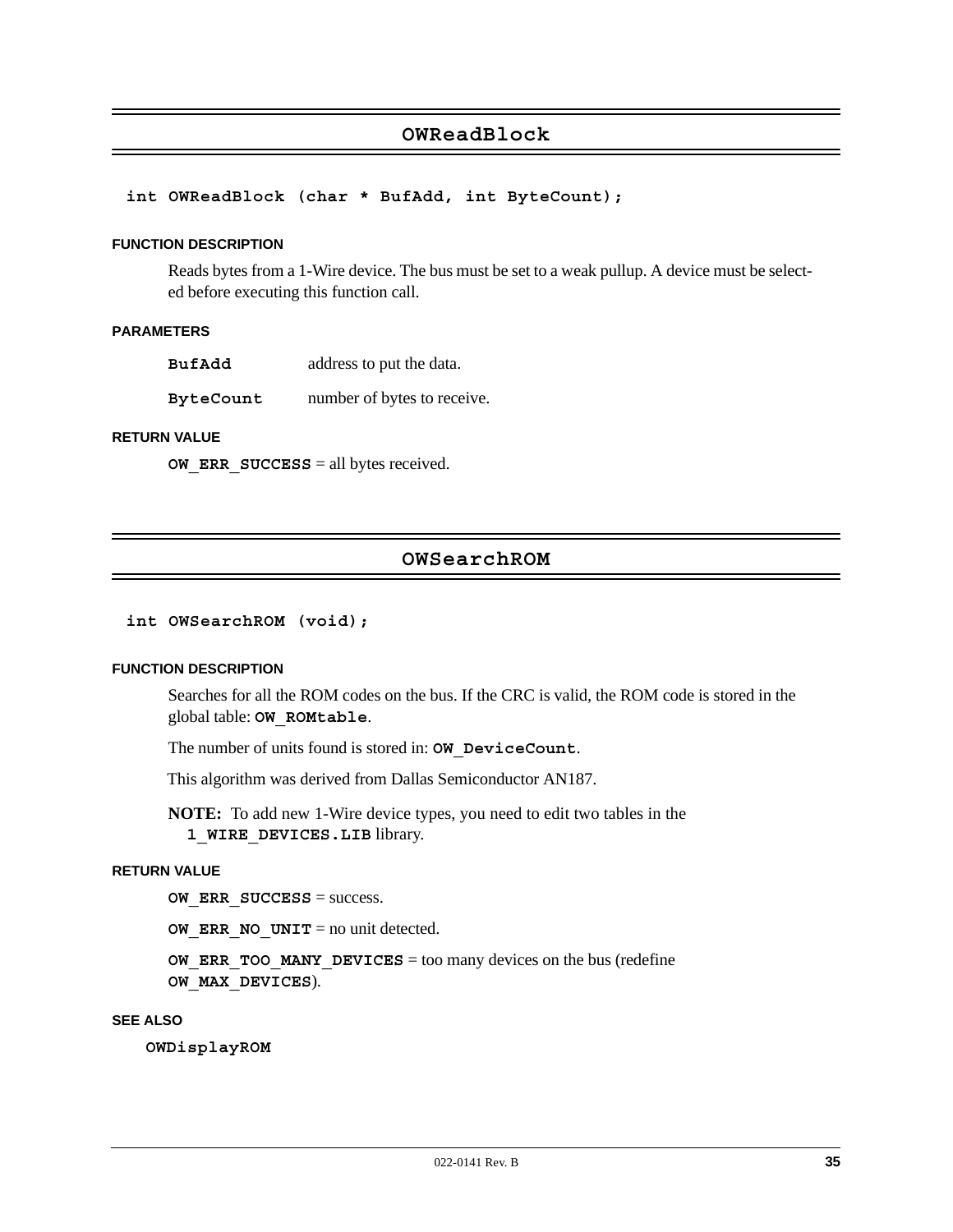#### **1-Wire DS2480 Interface Library**

The Dynamic C LIB\Rabbit4000\oneWire\1\_WIRE\_IF\_DS2480.LIB library provides function calls for 1-Wire devices connected via the DS2480B line driver. The function calls provide the basic 1-Wire bus control such as bus initialization, bus reset, bus read, bus write, and search. This library implements timing and sequence controls for the DS2480 line driver interface mode.

The following definition in the **1 WIRE CONFIGURE. LIB** library must be used.

#### **#define ONE\_WIRE\_IF OW\_IF\_DS2480**

The serial driver for this program uses the normal **serX.** function calls.

# **OWinit**

**int OWinit (void);**

#### **FUNCTION DESCRIPTION**

Prepares the serial port. The **OW SER PORT** macro must be defined as the single letter (upper case) of the serial port being used. Serial Port C is the default.

Remember to set up the I/O pins for the serial port via the **1\_WIRE\_CONFIGURE.LIB** library.

#### **RETURN VALUE**

**OW ERR SUCCESS** = success.

**OW ERR NO BYTES** = not all 5 bytes received.

**OW ERR INVALID VERIFICATION** = incorrect rcvd byte value.

# **OWSetMode**

**OWSetMode (int mode);**

#### **FUNCTION DESCRIPTION**

Sets the mode of the DS2480. Does nothing if the requested mode is the current mode.

#### **PARAMETER**

**mode DS2480\_DATA** or **DS2480\_COMMAND**

#### **RETURN VALUE**

None.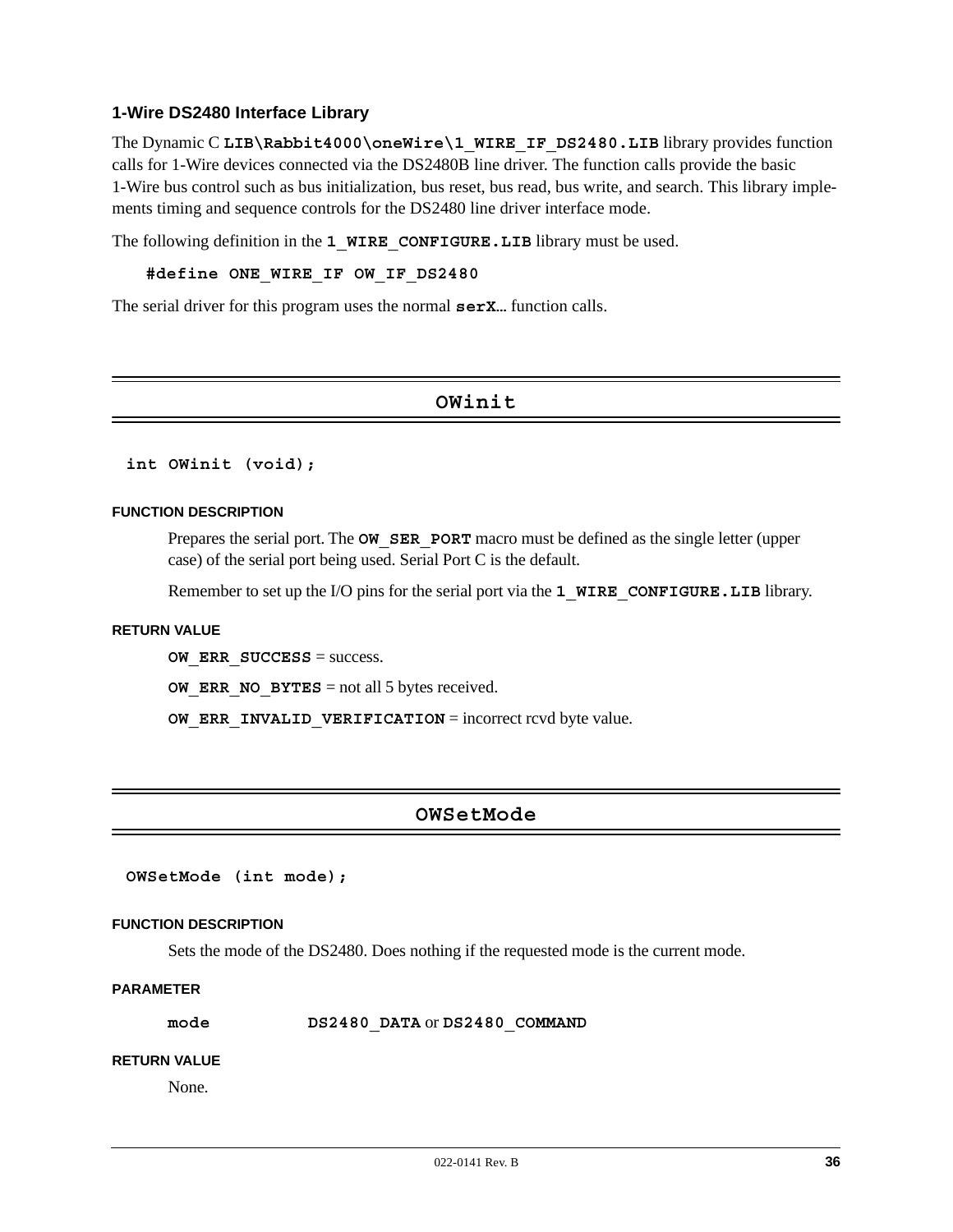#### **OWReset**

**int OWReset (void);**

#### **FUNCTION DESCRIPTION**

This function call detects the presence/absence of 1-Wire devices and sends the reset command to the 1-Wire bus.

#### **RETURN VALUE**

**OW ERR NO BYTES** = no byte received from DS2480.

**OW ERR SUCCESS** = units found on bus.

**OW ERR NO UNIT** = error.

# **OWPullUp**

**int OWPullUp (int Pullup);**

#### **FUNCTION DESCRIPTION**

Enables/disables the strong pullup.

#### **PARAMETER**

| Pullup | <b>OW STRONG</b> = strong pullup. |
|--------|-----------------------------------|
|        | <b>OW WEAK</b> = normal pullup.   |

#### **RETURN VALUE**

**OW\_ERR\_SUCCESS** = success.

**OW ERR INVALID VERIFICATION** = invalid response.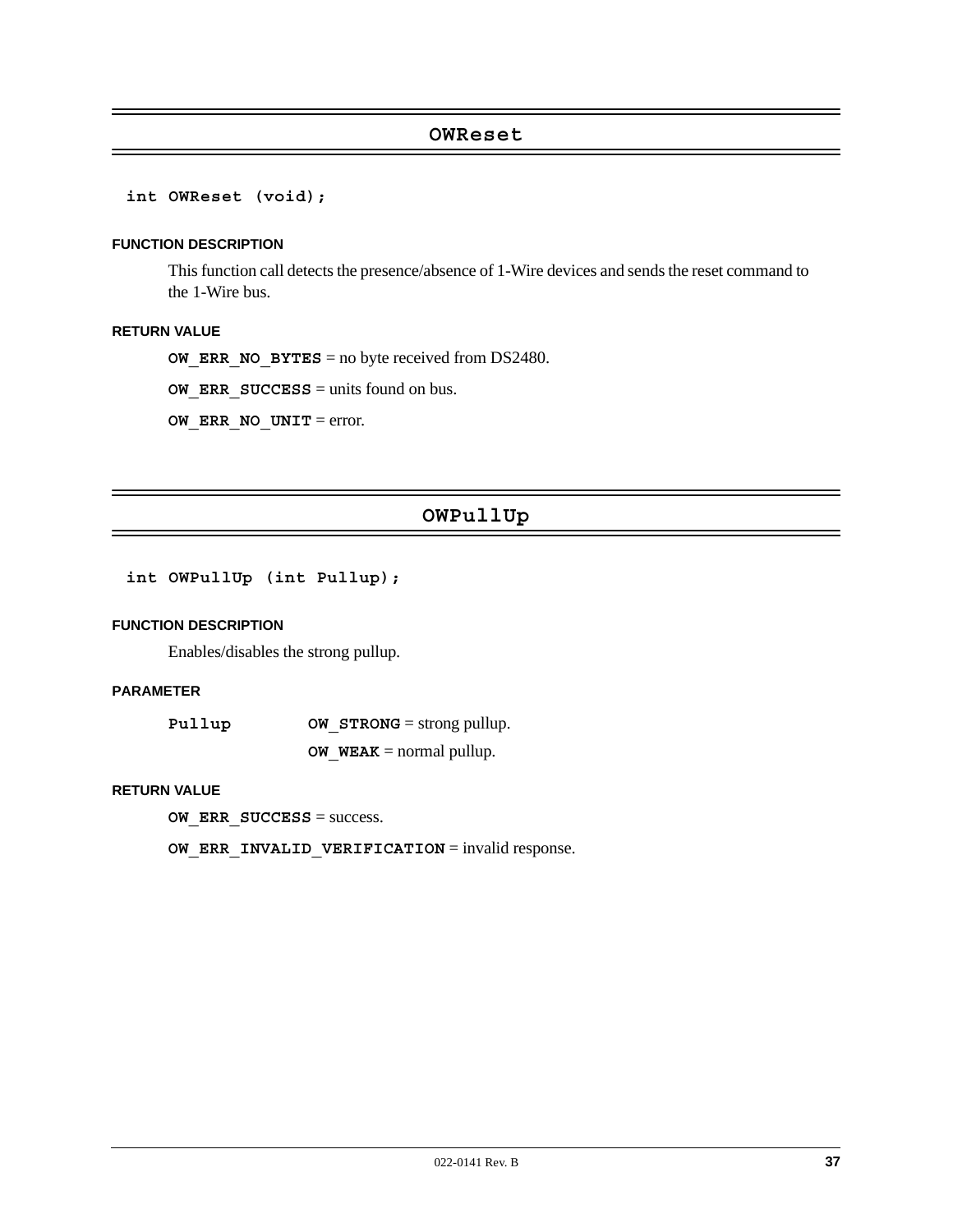# **OWWrite**

**void OWWrite (int Data);**

#### **FUNCTION DESCRIPTION**

Writes a single byte to the 1-Wire bus.

#### **PARAMETER**

Data the byte value to write.

#### **RETURN VALUE**

None.

# **OWRead**

# **int OWRead (void);**

#### **FUNCTION DESCRIPTION**

Reads 1 data byte from a 1-Wire device (LSB first). A device must be selected before executing this function call.

#### **RETURN VALUE**

The byte value read from a device.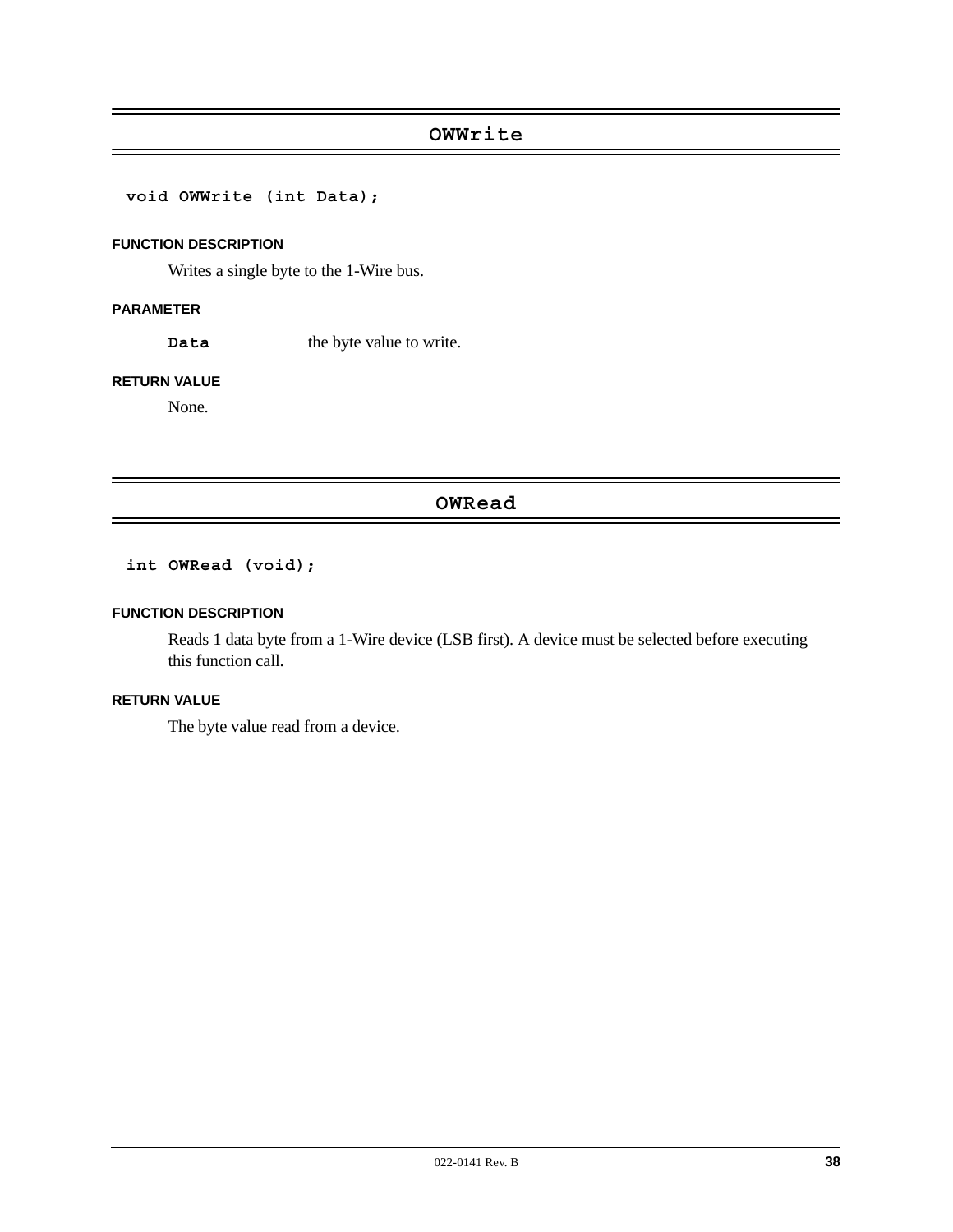# **OWReadBlock**

#### **int OWReadBlock (char \* BufAdd, int ByteCount);**

#### **FUNCTION DESCRIPTION**

Reads 1 data byte from a 1-Wire device (LSB first). A device must be selected before executing this function call.

This function call waits four clock ticks before attempting to receive the data to allow time for the 2480 to respond to the previous command.

#### **PARAMETER**

| BufAdd           | address to put the data.    |
|------------------|-----------------------------|
| <b>ByteCount</b> | number of bytes to receive. |

#### **RETURN VALUE**

**OW ERR SUCCESS** = received all bytes.

**OW ERR NO BYTES** = timed out waiting for a byte.

### **OWSearchROM**

**int OWSearchROM (void);**

#### **FUNCTION DESCRIPTION**

Searches for all the ROM codes on the bus. The DS2480 is left in its data mode. If the CRC is valid, the ROM code is stored in the global table: **OW\_ROMtable**.

The number of units found is stored in: **OW\_DeviceCount**.

This algorithm was derived from Dallas Semiconductor AN192.

**NOTE:** To add new 1-Wire device types, you need to edit two tables in the **1\_WIRE\_DEVICES.LIB** library.

#### **RETURN VALUE**

**OW ERR SUCCESS** = success.

**OW ERR NO UNIT** = no unit detected.

**OW ERR TOO MANY DEVICES** = too many devices on the bus (redefine **OW\_MAX\_DEVICES**).

#### **SEE ALSO**

**OWDisplayROM**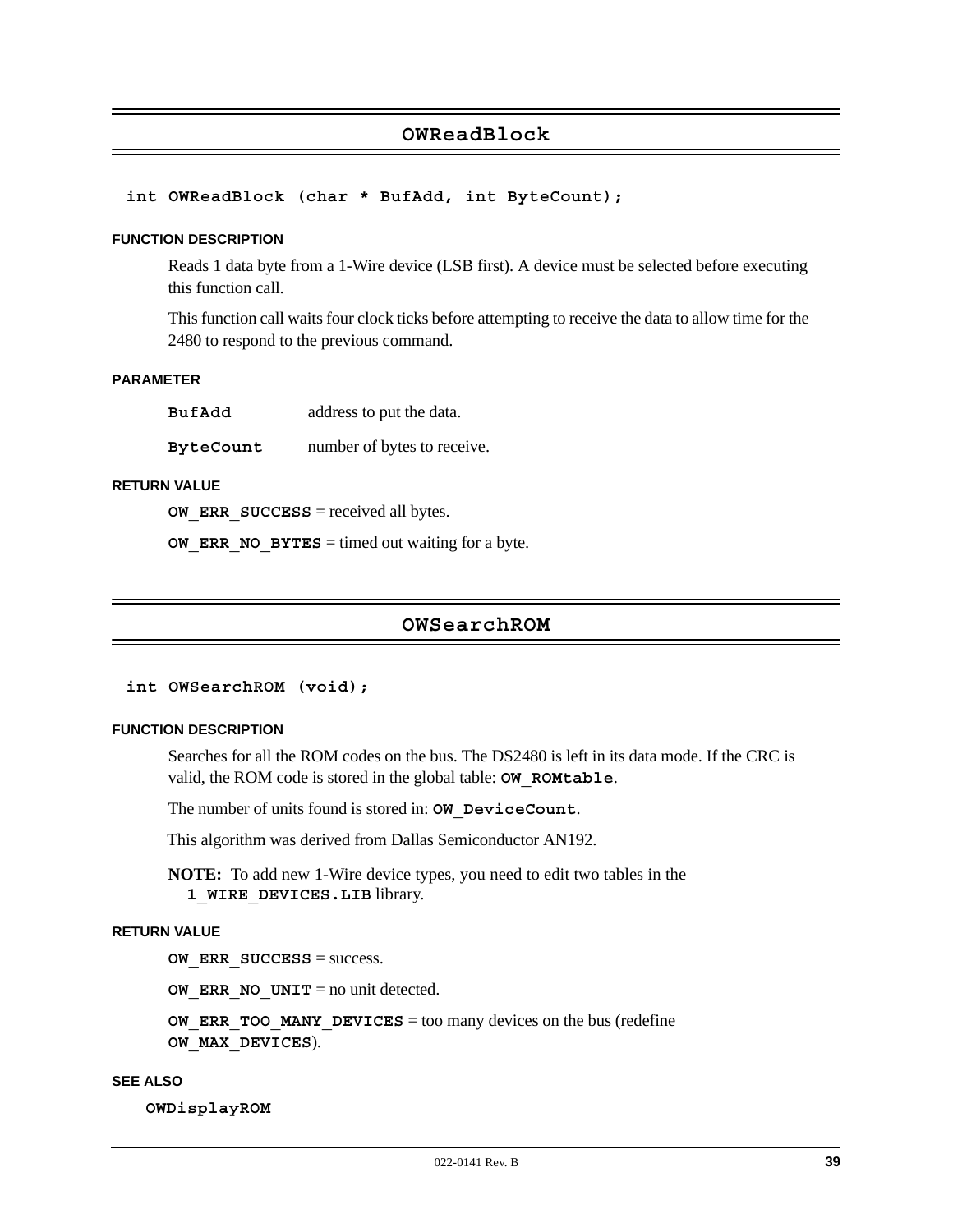#### **1-Wire Bit Bang Interface Library**

The Dynamic C LIB\Rabbit4000\oneWire\1\_WIRE\_IF\_BITBANG.LIB library provides function calls for 1-Wire devices connected to parallel outputs. The function calls provide the basic 1-Wire bus control such as bus initialization, bus reset, bus read, bus write, and search. This library implements timing and sequence controls for the bit-bang interface mode.

One of the following definitions in the **1 WIRE CONFIGURE. LIB** library must be used.

**#define ONE\_WIRE\_IF OW\_IF\_BITBANG\_RCM #define ONE\_WIRE\_IF OW\_IF\_BITBANG\_SBC**

# **OWDelay10**

**OWDelay10 (void);**

#### **FUNCTION DESCRIPTION**

Adds 10 µs delay.

#### **RETURN VALUE**

None.

# **OWDelay**

#### **OWDelay (int Delay);**

#### **FUNCTION DESCRIPTION**

Adds a number of 10 µs delays.

#### **PARAMETER**

**Delay** number of 10  $\mu$ s intervals (5  $\leq$  Delay  $\leq$  255). Note that the **Delay** value is *not* checked for validity.

#### **RETURN VALUE**

None.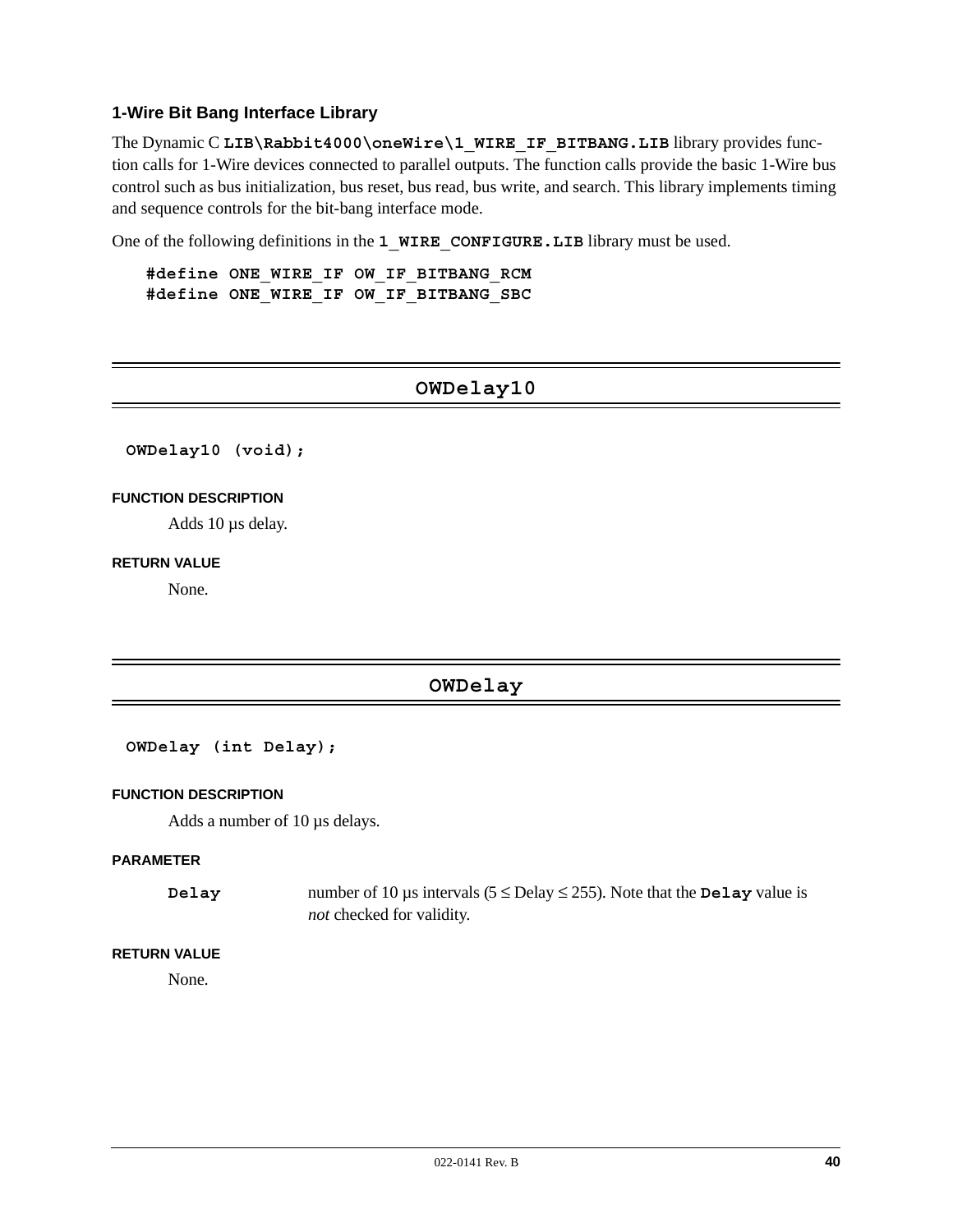#### **int OWinit (void);**

#### **FUNCTION DESCRIPTION**

Calculates timing values by determining the CPU clock frequency.

#### **RETURN VALUE**

**OW ERR SUCCESS** = success.

### **OWReset**

**int OWReset (void);**

#### **FUNCTION DESCRIPTION**

This function call detects the presence/absence of 1-Wire devices and sends the reset command to the 1-Wire bus.

#### **RETURN VALUE**

**OW ERR SUCCESS** = device detected.

**OW ERR NO UNIT** = no devices detected.

# **OWPullUp**

**int OWPullUp (int Pullup);**

#### **FUNCTION DESCRIPTION**

Enables/disables the strong pullup.

**NOTE:** Do not use this function call when interfacing to single-board computers.

#### **PARAMETER**

**Pullup OW STRONG** = strong pullup = CMOS.

**OW\_WEAK** = normal pullup = open drain.

**NOTE:** If **OW STRONG** is specified, the driver is also set to output.

### **RETURN VALUE**

None.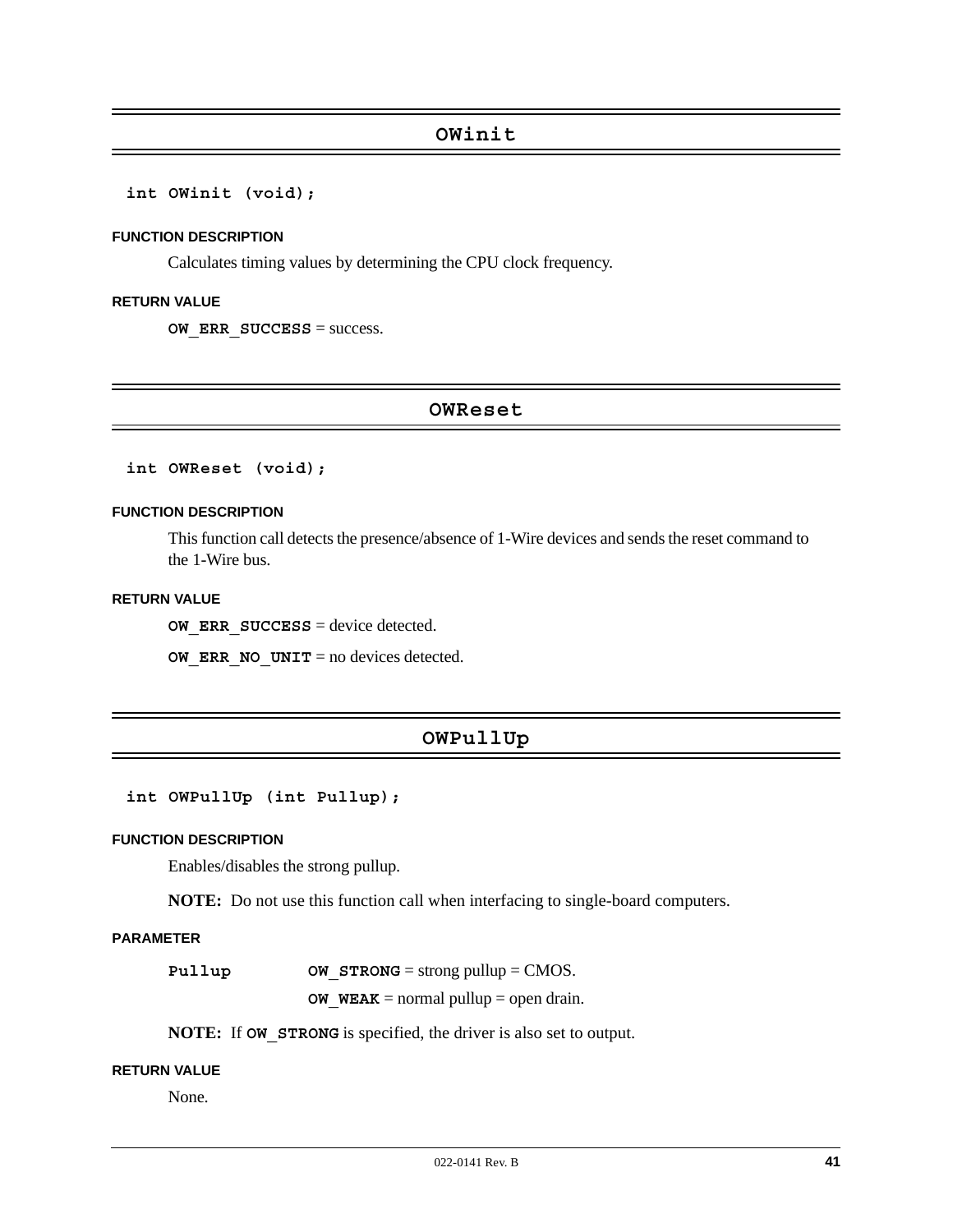### **OWWrite**

**void OWWrite (int Data);**

#### **FUNCTION DESCRIPTION**

Writes a single byte command to the 1-Wire bus.

#### **PARAMETER**

**Data** the byte value to write.

#### **RETURN VALUE**

None.

#### **OWRead**

#### **int OWRead (void);**

#### **FUNCTION DESCRIPTION**

Reads 1 data byte from a 1-Wire device (LSB first). Turns on weak pullup if not already on. A device must be selected before executing this function call.

### **RETURN VALUE**

The byte value read from a device.

### **OWReadBlock**

#### **int OWReadBlock (char \* BufAdd, int ByteCount);**

#### **FUNCTION DESCRIPTION**

Reads data bytes from a 1-Wire device (LSB first). The bus must be set to a weak pullup. A device must be selected before executing this function call.

#### **PARAMETER**

**BufAdd** address to put the data.

**ByteCount** number of bytes to receive.

### **RETURN VALUE**

**OW ERR SUCCESS** = received all bytes.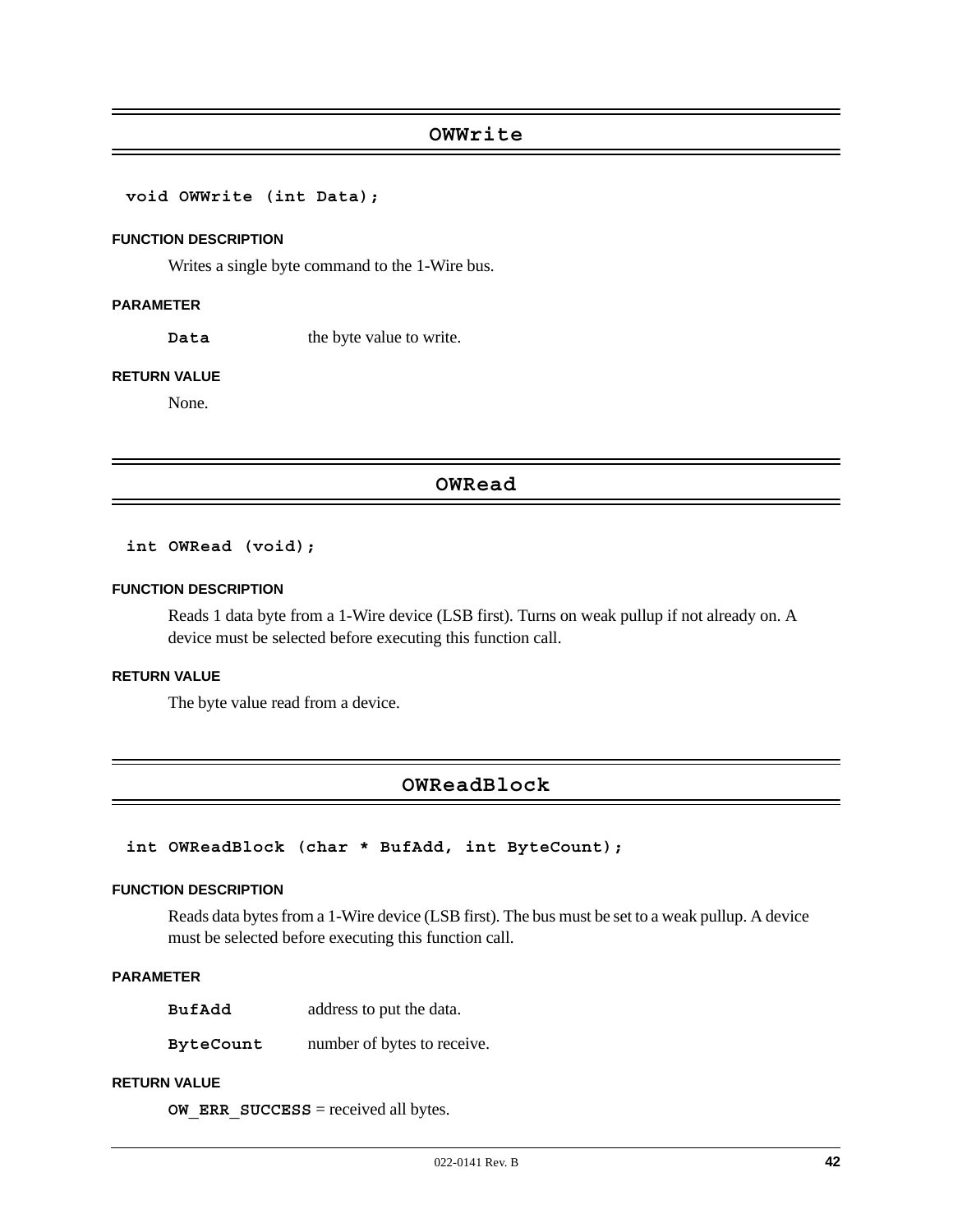# **OWSearchROM**

#### **int OWSearchROM (void);**

#### **FUNCTION DESCRIPTION**

Searches for all the ROM codes on the bus. If the CRC is valid, the ROM code is stored in the global table: **OW\_ROMtable**.

The number of units found is stored in: **OW\_DeviceCount**.

This algorithm was derived from Dallas Semiconductor AN187.

**NOTE:** To add new 1-Wire device types, you need to edit two tables in the **1\_WIRE\_DEVICES.LIB** library.

### **RETURN VALUE**

**OW ERR SUCCESS** = success.

**OW ERR NO UNIT** = no unit detected.

**OW ERR TOO MANY DEVICES** = too many devices on the bus (redefine **OW\_MAX\_DEVICES**).

#### **SEE ALSO**

**OWDisplayROM**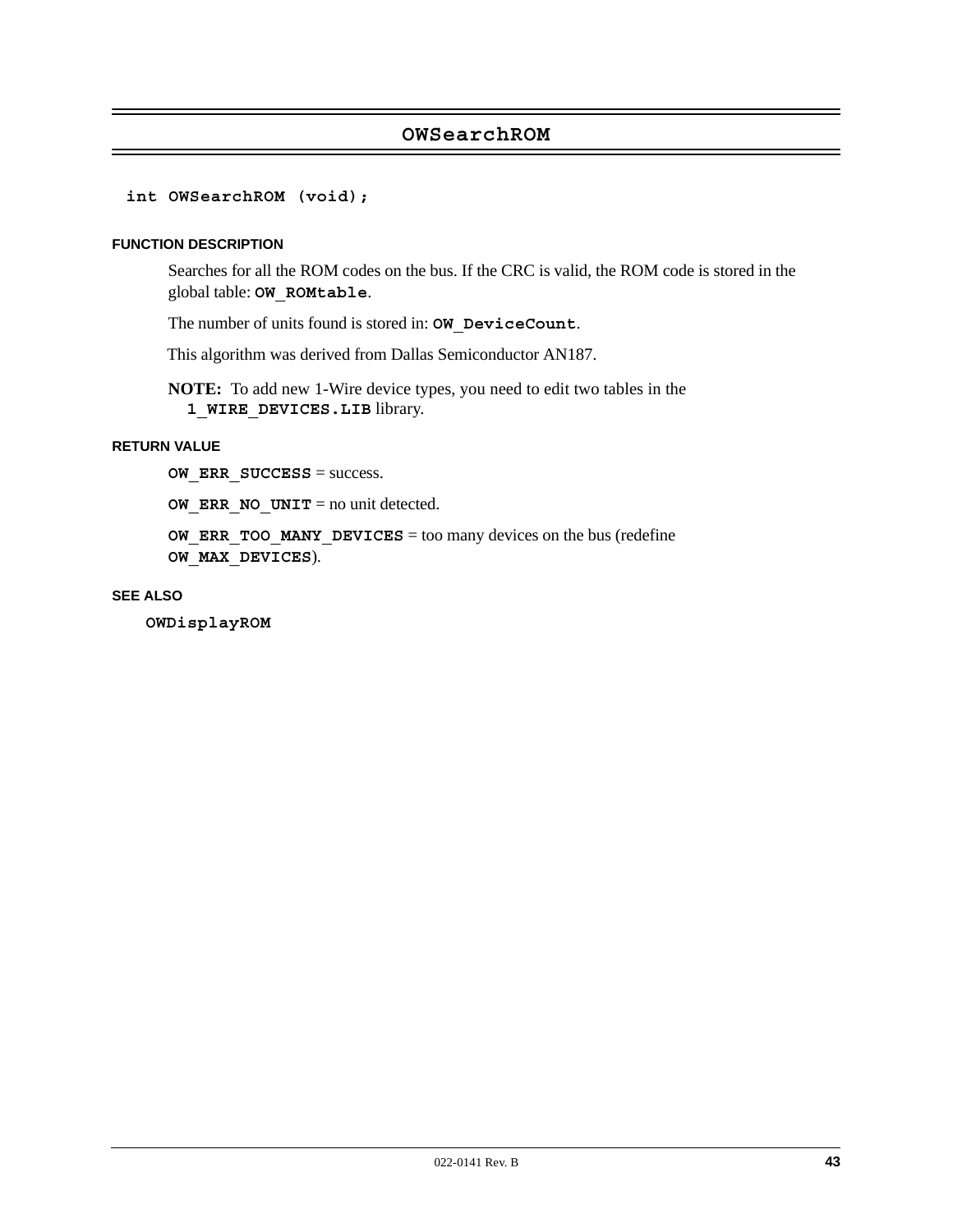# **Specifications**

| <b>Parameter</b>                                               | <b>Specification</b>                                                                                                                                                                                                                            |
|----------------------------------------------------------------|-------------------------------------------------------------------------------------------------------------------------------------------------------------------------------------------------------------------------------------------------|
| <b>Board Size</b>                                              | $4.10'' \times 5.55'' \times 0.56''$ (97 mm $\times$ 97 mm $\times$ 14 mm)                                                                                                                                                                      |
| <b>Operating Temperature</b>                                   | $0^{\circ}$ C to +70 $^{\circ}$ C                                                                                                                                                                                                               |
| Humidity                                                       | 5% to 95%, noncondensing                                                                                                                                                                                                                        |
| Input Voltage                                                  | 8 V to 24 V DC                                                                                                                                                                                                                                  |
| <b>Maximum Current Draw</b><br>(including user-added circuits) | 800 mA max. for $+3.3$ V supply,<br>1 A total $+3.3$ V and $+5$ V combined                                                                                                                                                                      |
| Prototyping Area                                               | $1.8" \times 3.0"$ (46 mm $\times$ 76 mm) throughhole, 0.1" spacing                                                                                                                                                                             |
| Connectors                                                     | One $2 \times 25$ header socket, 1.27 mm pitch, to accept RCM4300<br>One $1 \times 3$ IDC header for power-supply connection<br>One $2 \times 5$ IDC RS-232 header, 0.1" pitch<br>Two unstuffed header locations for analog and RCM4300 signals |

*Table A-1. Prototyping Board Specifications*

Complete specifications for the RCM4300 RabbitCore module are available in the *RCM4300 RabbitCore User's Manual*.